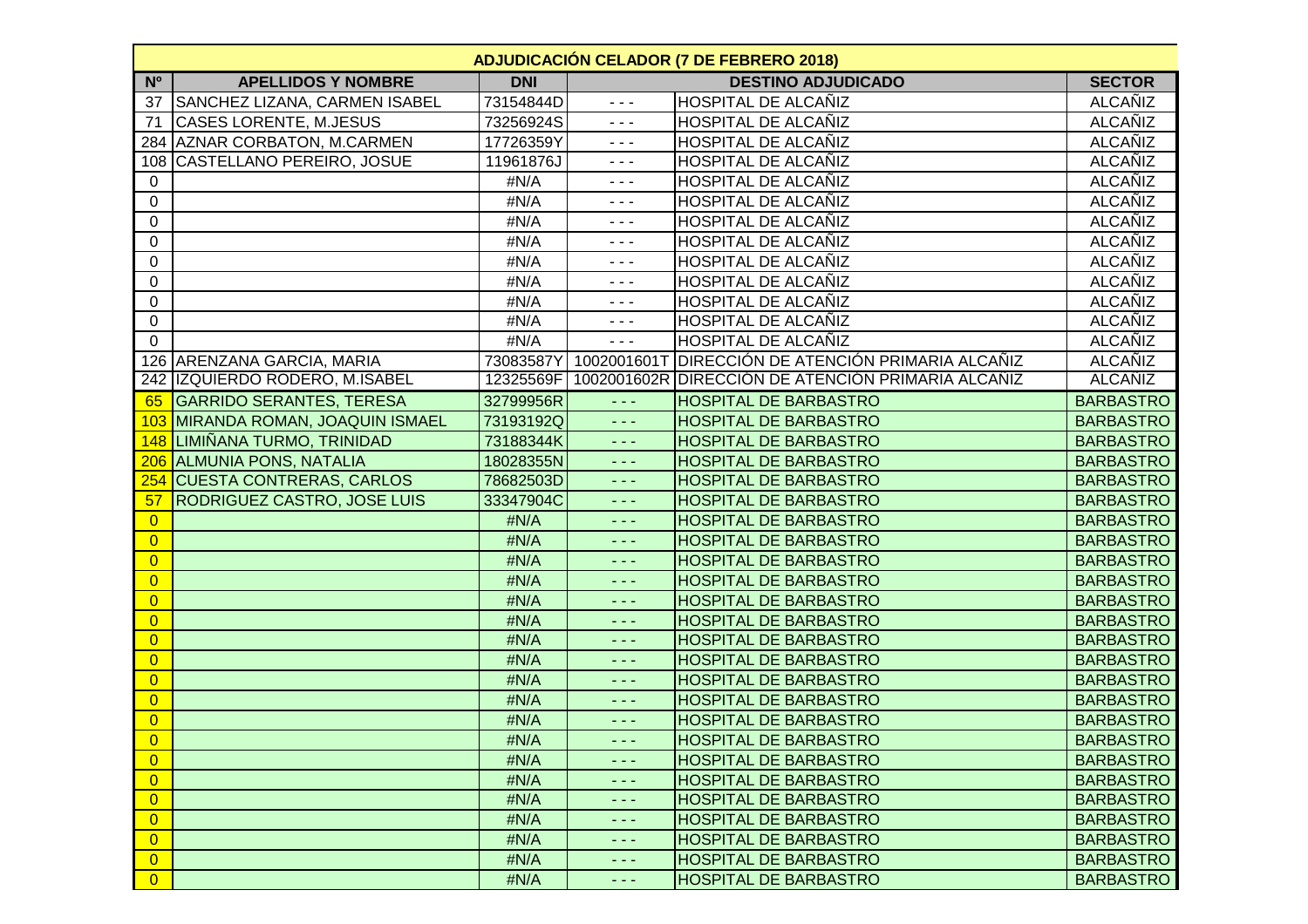| $\overline{0}$ |                                               | #N/A      | د د د                                                                                                                                                                                                                                                                                                                                                                                        | <b>HOSPITAL DE BARBASTRO</b>                         | <b>BARBASTRO</b> |
|----------------|-----------------------------------------------|-----------|----------------------------------------------------------------------------------------------------------------------------------------------------------------------------------------------------------------------------------------------------------------------------------------------------------------------------------------------------------------------------------------------|------------------------------------------------------|------------------|
| $\overline{0}$ |                                               | #N/A      | - - -                                                                                                                                                                                                                                                                                                                                                                                        | <b>HOSPITAL DE BARBASTRO</b>                         | <b>BARBASTRO</b> |
| $\overline{0}$ |                                               | #N/A      | $\sim$ $\sim$ $\sim$                                                                                                                                                                                                                                                                                                                                                                         | HOSPITAL DE BARBASTRO                                | <b>BARBASTRO</b> |
| $\overline{0}$ |                                               | #N/A      | $\sim$ $\sim$ $\sim$                                                                                                                                                                                                                                                                                                                                                                         | <b>HOSPITAL DE BARBASTRO</b>                         | <b>BARBASTRO</b> |
| $\overline{0}$ |                                               | #N/A      | 2 a a                                                                                                                                                                                                                                                                                                                                                                                        | <b>HOSPITAL DE BARBASTRO</b>                         | <b>BARBASTRO</b> |
| $\overline{0}$ |                                               | #N/A      | $  -$                                                                                                                                                                                                                                                                                                                                                                                        | <b>HOSPITAL DE BARBASTRO</b>                         | <b>BARBASTRO</b> |
| $\overline{0}$ |                                               | #N/A      | د د د                                                                                                                                                                                                                                                                                                                                                                                        | <b>HOSPITAL DE BARBASTRO</b>                         | <b>BARBASTRO</b> |
| $\overline{0}$ |                                               | #N/A      | - - -                                                                                                                                                                                                                                                                                                                                                                                        | <b>HOSPITAL DE BARBASTRO</b>                         | <b>BARBASTRO</b> |
| $\overline{0}$ |                                               | #N/A      | $\frac{1}{2} \frac{1}{2} \frac{1}{2} \frac{1}{2} \frac{1}{2} \frac{1}{2} \frac{1}{2} \frac{1}{2} \frac{1}{2} \frac{1}{2} \frac{1}{2} \frac{1}{2} \frac{1}{2} \frac{1}{2} \frac{1}{2} \frac{1}{2} \frac{1}{2} \frac{1}{2} \frac{1}{2} \frac{1}{2} \frac{1}{2} \frac{1}{2} \frac{1}{2} \frac{1}{2} \frac{1}{2} \frac{1}{2} \frac{1}{2} \frac{1}{2} \frac{1}{2} \frac{1}{2} \frac{1}{2} \frac{$ | HOSPITAL DE BARBASTRO                                | <b>BARBASTRO</b> |
| $\overline{0}$ |                                               | #N/A      | $\frac{1}{2} \frac{1}{2} \frac{1}{2} \frac{1}{2} \frac{1}{2} \frac{1}{2} \frac{1}{2} \frac{1}{2} \frac{1}{2} \frac{1}{2} \frac{1}{2} \frac{1}{2} \frac{1}{2} \frac{1}{2} \frac{1}{2} \frac{1}{2} \frac{1}{2} \frac{1}{2} \frac{1}{2} \frac{1}{2} \frac{1}{2} \frac{1}{2} \frac{1}{2} \frac{1}{2} \frac{1}{2} \frac{1}{2} \frac{1}{2} \frac{1}{2} \frac{1}{2} \frac{1}{2} \frac{1}{2} \frac{$ | <b>HOSPITAL DE BARBASTRO</b>                         | <b>BARBASTRO</b> |
| $\overline{0}$ |                                               | #N/A      | $\sim$ $\sim$ $\sim$                                                                                                                                                                                                                                                                                                                                                                         | <b>HOSPITAL DE BARBASTRO</b>                         | <b>BARBASTRO</b> |
| $\overline{0}$ |                                               | #N/A      | د د د                                                                                                                                                                                                                                                                                                                                                                                        | <b>HOSPITAL DE BARBASTRO</b>                         | <b>BARBASTRO</b> |
| $\overline{0}$ |                                               | #N/A      | $  -$                                                                                                                                                                                                                                                                                                                                                                                        | HOSPITAL DE BARBASTRO                                | <b>BARBASTRO</b> |
| $\overline{0}$ |                                               | #N/A      | د د د                                                                                                                                                                                                                                                                                                                                                                                        | <b>HOSPITAL DE BARBASTRO</b>                         | <b>BARBASTRO</b> |
| $\overline{0}$ |                                               | #N/A      | د د د                                                                                                                                                                                                                                                                                                                                                                                        | <b>HOSPITAL DE BARBASTRO</b>                         | <b>BARBASTRO</b> |
| 23'            | DONOSO SAEZ, MARIA TERESA                     | 72974180X | - - -                                                                                                                                                                                                                                                                                                                                                                                        | HOSPITAL DE BARBASTRO (BAJO CINCA)                   | <b>BARBASTRO</b> |
| $\overline{0}$ |                                               | #N/A      |                                                                                                                                                                                                                                                                                                                                                                                              | 1001007103E DIRECCIÓN DE ATENCIÓN PRIMARIA BARBASTRO | <b>BARBASTRO</b> |
| 86             | <b>FERRER ARGILES, YOLANDA</b>                |           | 73199736M 1001141603H E.A.P. FRAGA                                                                                                                                                                                                                                                                                                                                                           |                                                      | <b>BARBASTRO</b> |
|                | 279 GARCES OLIVAN, CARLOS                     |           | 18050711N 1001141604L E.A.P. FRAGA                                                                                                                                                                                                                                                                                                                                                           |                                                      | <b>BARBASTRO</b> |
|                | pit 1 MARTINEZ OLIVEROS, SANTIAGO             | 17435075V | $- - -$                                                                                                                                                                                                                                                                                                                                                                                      | HOSPITAL ERNEST LLUCH (CALATAYUD)                    | <b>CALATAYUD</b> |
| 20             | <b>GUERRERO GIL, LOURDES</b>                  | 17442124M | $- - -$                                                                                                                                                                                                                                                                                                                                                                                      | HOSPITAL ERNEST LLUCH (CALATAYUD)                    | CALATAYUD        |
| 63             | SANTACASILDA GAMARRA, EVANGELINA 17441769H    |           | $  -$                                                                                                                                                                                                                                                                                                                                                                                        | HOSPITAL ERNEST LLUCH (CALATAYUD)                    | CALATAYUD        |
| 74             | PAREDES SANCHEZ, ALBERTO                      | 12400126K | $\frac{1}{2} \frac{1}{2} \frac{1}{2} \frac{1}{2} \frac{1}{2} \frac{1}{2} \frac{1}{2} \frac{1}{2} \frac{1}{2} \frac{1}{2} \frac{1}{2} \frac{1}{2} \frac{1}{2} \frac{1}{2} \frac{1}{2} \frac{1}{2} \frac{1}{2} \frac{1}{2} \frac{1}{2} \frac{1}{2} \frac{1}{2} \frac{1}{2} \frac{1}{2} \frac{1}{2} \frac{1}{2} \frac{1}{2} \frac{1}{2} \frac{1}{2} \frac{1}{2} \frac{1}{2} \frac{1}{2} \frac{$ | HOSPITAL ERNEST LLUCH (CALATAYUD)                    | CALATAYUD        |
| 83             | PORTERO FIDALGO, OSCAR                        | 52116067E | $  -$                                                                                                                                                                                                                                                                                                                                                                                        | HOSPITAL ERNEST LLUCH (CALATAYUD)                    | CALATAYUD        |
| 85             | CERRO ABOS, JORGE                             | 17454490C | $  -$                                                                                                                                                                                                                                                                                                                                                                                        | HOSPITAL ERNEST LLUCH (CALATAYUD)                    | CALATAYUD        |
| 92             | <b>GIL BLASCO, ESPERANZA</b>                  | 17436809A | $  -$                                                                                                                                                                                                                                                                                                                                                                                        | HOSPITAL ERNEST LLUCH (CALATAYUD)                    | CALATAYUD        |
|                | 120 TELLEZ IBAÑEZ, JOSE ANTONIO               | 17447775K | $  -$                                                                                                                                                                                                                                                                                                                                                                                        | HOSPITAL ERNEST LLUCH (CALATAYUD)                    | CALATAYUD        |
|                | 179 ARNAL LONGARES, INMACULADA CONC 25431246P |           | $  -$                                                                                                                                                                                                                                                                                                                                                                                        | HOSPITAL ERNEST LLUCH (CALATAYUD)                    | CALATAYUD        |
|                | 182 LOPEZ CURTO, FCA SONSOLES                 | 07849649W | - - -                                                                                                                                                                                                                                                                                                                                                                                        | HOSPITAL ERNEST LLUCH (CALATAYUD)                    | CALATAYUD        |
|                | 199 ALBITRE ROMERO, ESMERALDA                 | 25457958V | $- - -$                                                                                                                                                                                                                                                                                                                                                                                      | HOSPITAL ERNEST LLUCH (CALATAYUD)                    | CALATAYUD        |
|                | 218 BENAVENT ALEDO, JORGE                     | 44432481T | $  -$                                                                                                                                                                                                                                                                                                                                                                                        | HOSPITAL ERNEST LLUCH (CALATAYUD)                    | CALATAYUD        |
|                | 224 PEÑA SANZ, JUAN MANUEL                    | 16808810L | $\frac{1}{2} \frac{1}{2} \frac{1}{2} \frac{1}{2} \frac{1}{2} \frac{1}{2} \frac{1}{2} \frac{1}{2} \frac{1}{2} \frac{1}{2} \frac{1}{2} \frac{1}{2} \frac{1}{2} \frac{1}{2} \frac{1}{2} \frac{1}{2} \frac{1}{2} \frac{1}{2} \frac{1}{2} \frac{1}{2} \frac{1}{2} \frac{1}{2} \frac{1}{2} \frac{1}{2} \frac{1}{2} \frac{1}{2} \frac{1}{2} \frac{1}{2} \frac{1}{2} \frac{1}{2} \frac{1}{2} \frac{$ | HOSPITAL ERNEST LLUCH (CALATAYUD)                    | CALATAYUD        |
| $\overline{2}$ | <b>TORRES LACAMBRA, MARIA SOLEDAD</b>         | 73192971W | د د د                                                                                                                                                                                                                                                                                                                                                                                        | <b>HOSPITAL SAN JORGE (HUESCA)</b>                   | <b>HUESCA</b>    |
|                | 16   RODRIGUEZ ALBERO, GEMMA                  | 18034898T | $  -$                                                                                                                                                                                                                                                                                                                                                                                        | <b>HOSPITAL SAN JORGE (HUESCA)</b>                   | <b>HUESCA</b>    |
|                | 24   LOPEZ ARAZO, ANA                         | 18023594N | ت ب                                                                                                                                                                                                                                                                                                                                                                                          | <b>HOSPITAL SAN JORGE (HUESCA)</b>                   | <b>HUESCA</b>    |
| 27             | <b>CHUECA ARANDA, ROSA</b>                    | 25142892M | د د د                                                                                                                                                                                                                                                                                                                                                                                        | <b>HOSPITAL SAN JORGE (HUESCA)</b>                   | <b>HUESCA</b>    |
|                | 29   PENELLA GABARRE, SILVIA                  | 18041212N | ---                                                                                                                                                                                                                                                                                                                                                                                          | <b>HOSPITAL SAN JORGE (HUESCA)</b>                   | <b>HUESCA</b>    |
|                | 44 CALIZ ALMUDEVAR, CELIA                     | 18051603F | $\frac{1}{2} \frac{1}{2} \frac{1}{2} \frac{1}{2} \frac{1}{2} \frac{1}{2} \frac{1}{2} \frac{1}{2} \frac{1}{2} \frac{1}{2} \frac{1}{2} \frac{1}{2} \frac{1}{2} \frac{1}{2} \frac{1}{2} \frac{1}{2} \frac{1}{2} \frac{1}{2} \frac{1}{2} \frac{1}{2} \frac{1}{2} \frac{1}{2} \frac{1}{2} \frac{1}{2} \frac{1}{2} \frac{1}{2} \frac{1}{2} \frac{1}{2} \frac{1}{2} \frac{1}{2} \frac{1}{2} \frac{$ | <b>HOSPITAL SAN JORGE (HUESCA)</b>                   | <b>HUESCA</b>    |
|                | 95 JIMENEZ CAPABLO, EVA                       | 18039479G | $\frac{1}{2} \frac{1}{2} \frac{1}{2} \frac{1}{2} \frac{1}{2} \frac{1}{2} \frac{1}{2} \frac{1}{2} \frac{1}{2} \frac{1}{2} \frac{1}{2} \frac{1}{2} \frac{1}{2} \frac{1}{2} \frac{1}{2} \frac{1}{2} \frac{1}{2} \frac{1}{2} \frac{1}{2} \frac{1}{2} \frac{1}{2} \frac{1}{2} \frac{1}{2} \frac{1}{2} \frac{1}{2} \frac{1}{2} \frac{1}{2} \frac{1}{2} \frac{1}{2} \frac{1}{2} \frac{1}{2} \frac{$ | <b>HOSPITAL SAN JORGE (HUESCA)</b>                   | <b>HUESCA</b>    |
|                | 97 ALONSO COMYN, ANA MARIA                    | 2885258T  | - - -                                                                                                                                                                                                                                                                                                                                                                                        | <b>HOSPITAL SAN JORGE (HUESCA)</b>                   | <b>HUESCA</b>    |
|                | 112 MOMBIELA SALVADOR, ROSARIO                | 18034635J | - - -                                                                                                                                                                                                                                                                                                                                                                                        | <b>HOSPITAL SAN JORGE (HUESCA)</b>                   | <b>HUESCA</b>    |
|                | 147 LAMELAS ANDREU, JOSE CARLOS               | 18028743D | $\sim$ $ -$                                                                                                                                                                                                                                                                                                                                                                                  | <b>HOSPITAL SAN JORGE (HUESCA)</b>                   | <b>HUESCA</b>    |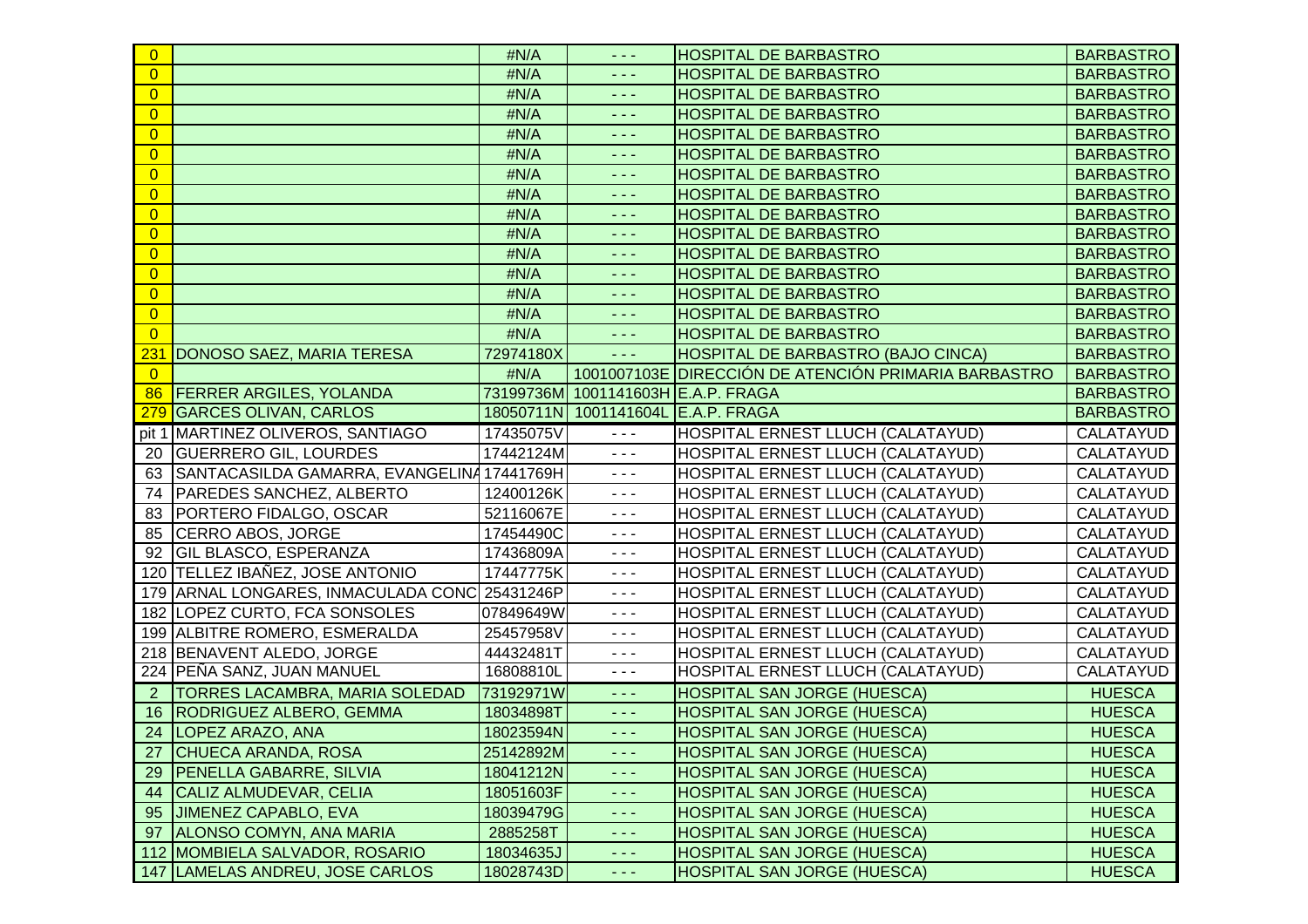|                  | 174 BERGUA LACASTA, M.TERESA                   | 18007668W | - - -                                                                                                                                                                                                                                                                                                                                                                                        | <b>HOSPITAL SAN JORGE (HUESCA)</b>        | <b>HUESCA</b> |
|------------------|------------------------------------------------|-----------|----------------------------------------------------------------------------------------------------------------------------------------------------------------------------------------------------------------------------------------------------------------------------------------------------------------------------------------------------------------------------------------------|-------------------------------------------|---------------|
|                  | 188 BARRIO PUYO, M.CONCEPCION                  | 29112282D | $  -$                                                                                                                                                                                                                                                                                                                                                                                        | <b>HOSPITAL SAN JORGE (HUESCA)</b>        | <b>HUESCA</b> |
|                  | 189 MARCUELLO BELENGUER, ENRIQUE JAY 18030209A |           | $\frac{1}{2} \frac{1}{2} \frac{1}{2} \frac{1}{2} \frac{1}{2} \frac{1}{2} \frac{1}{2} \frac{1}{2} \frac{1}{2} \frac{1}{2} \frac{1}{2} \frac{1}{2} \frac{1}{2} \frac{1}{2} \frac{1}{2} \frac{1}{2} \frac{1}{2} \frac{1}{2} \frac{1}{2} \frac{1}{2} \frac{1}{2} \frac{1}{2} \frac{1}{2} \frac{1}{2} \frac{1}{2} \frac{1}{2} \frac{1}{2} \frac{1}{2} \frac{1}{2} \frac{1}{2} \frac{1}{2} \frac{$ | <b>HOSPITAL SAN JORGE (HUESCA)</b>        | <b>HUESCA</b> |
|                  | 200 GALAN GIJON, RAFAEL                        | 52389176Y | $  -$                                                                                                                                                                                                                                                                                                                                                                                        | <b>HOSPITAL SAN JORGE (HUESCA)</b>        | <b>HUESCA</b> |
|                  | 204   MARTINEZ TRASMONTE, JORGE                | 72985950G | $  -$                                                                                                                                                                                                                                                                                                                                                                                        | HOSPITAL SAN JORGE (HUESCA)               | <b>HUESCA</b> |
|                  | 213 PEREZ VAL, JORGE                           | 18031718V | $\sim$ $\sim$ $\sim$                                                                                                                                                                                                                                                                                                                                                                         | HOSPITAL SAN JORGE (HUESCA)               | <b>HUESCA</b> |
|                  | 225 BRAU PERALTA, IVAN                         | 18043760F | $\omega_{\rm{eff}}$ and $\omega_{\rm{eff}}$                                                                                                                                                                                                                                                                                                                                                  | HOSPITAL SAN JORGE (HUESCA)               | <b>HUESCA</b> |
|                  | 278 FAULO LOPEZ, ANGEL                         | 18053803E | د د د                                                                                                                                                                                                                                                                                                                                                                                        | <b>HOSPITAL SAN JORGE (HUESCA)</b>        | <b>HUESCA</b> |
|                  | 290 PEGO TOBEÑA, SERGIO RAUL                   | 18047080S | $\frac{1}{2} \frac{1}{2} \frac{1}{2} \frac{1}{2} \frac{1}{2} \frac{1}{2} \frac{1}{2} \frac{1}{2} \frac{1}{2} \frac{1}{2} \frac{1}{2} \frac{1}{2} \frac{1}{2} \frac{1}{2} \frac{1}{2} \frac{1}{2} \frac{1}{2} \frac{1}{2} \frac{1}{2} \frac{1}{2} \frac{1}{2} \frac{1}{2} \frac{1}{2} \frac{1}{2} \frac{1}{2} \frac{1}{2} \frac{1}{2} \frac{1}{2} \frac{1}{2} \frac{1}{2} \frac{1}{2} \frac{$ | <b>HOSPITAL SAN JORGE (HUESCA)</b>        | <b>HUESCA</b> |
|                  | 299 LAFITA GUERRERO, LUIS                      | 18008110F | $\sim$ $\sim$ $\sim$                                                                                                                                                                                                                                                                                                                                                                         | <b>HOSPITAL SAN JORGE (HUESCA)</b>        | <b>HUESCA</b> |
| 89               | <b>VAZQUEZ CARBALLO, LAURA</b>                 | 33349226P | $\sim$ $\sim$ $\sim$                                                                                                                                                                                                                                                                                                                                                                         | <b>HOSPITAL SAN JORGE (HUESCA)</b>        | <b>HUESCA</b> |
| $\mathbf{0}$     |                                                | #N/A      | $\omega_{\rm{eff}}$ and $\omega_{\rm{eff}}$                                                                                                                                                                                                                                                                                                                                                  | <b>HOSPITAL SAN JORGE (HUESCA)</b>        | <b>HUESCA</b> |
| $\overline{0}$   |                                                | #N/A      | $\frac{1}{2} \frac{1}{2} \frac{1}{2} \frac{1}{2} \frac{1}{2} \frac{1}{2} \frac{1}{2} \frac{1}{2} \frac{1}{2} \frac{1}{2} \frac{1}{2} \frac{1}{2} \frac{1}{2} \frac{1}{2} \frac{1}{2} \frac{1}{2} \frac{1}{2} \frac{1}{2} \frac{1}{2} \frac{1}{2} \frac{1}{2} \frac{1}{2} \frac{1}{2} \frac{1}{2} \frac{1}{2} \frac{1}{2} \frac{1}{2} \frac{1}{2} \frac{1}{2} \frac{1}{2} \frac{1}{2} \frac{$ | HOSPITAL SAN JORGE (HUESCA)               | <b>HUESCA</b> |
| $\overline{0}$   |                                                | #N/A      | $\omega_{\rm{eff}}$ and $\omega_{\rm{eff}}$                                                                                                                                                                                                                                                                                                                                                  | <b>HOSPITAL SAN JORGE (HUESCA)</b>        | <b>HUESCA</b> |
| $\overline{0}$   |                                                | #N/A      | د د د                                                                                                                                                                                                                                                                                                                                                                                        | HOSPITAL SAN JORGE (HUESCA)               | <b>HUESCA</b> |
| $\overline{0}$   |                                                | #N/A      | $\frac{1}{2} \frac{1}{2} \frac{1}{2} \frac{1}{2} \frac{1}{2} \frac{1}{2} \frac{1}{2} \frac{1}{2} \frac{1}{2} \frac{1}{2} \frac{1}{2} \frac{1}{2} \frac{1}{2} \frac{1}{2} \frac{1}{2} \frac{1}{2} \frac{1}{2} \frac{1}{2} \frac{1}{2} \frac{1}{2} \frac{1}{2} \frac{1}{2} \frac{1}{2} \frac{1}{2} \frac{1}{2} \frac{1}{2} \frac{1}{2} \frac{1}{2} \frac{1}{2} \frac{1}{2} \frac{1}{2} \frac{$ | HOSPITAL SAN JORGE (HUESCA)               | <b>HUESCA</b> |
| $\mathbf{0}$     |                                                | #N/A      | $\frac{1}{2} \frac{1}{2} \frac{1}{2} \frac{1}{2} \frac{1}{2} \frac{1}{2} \frac{1}{2} \frac{1}{2} \frac{1}{2} \frac{1}{2} \frac{1}{2} \frac{1}{2} \frac{1}{2} \frac{1}{2} \frac{1}{2} \frac{1}{2} \frac{1}{2} \frac{1}{2} \frac{1}{2} \frac{1}{2} \frac{1}{2} \frac{1}{2} \frac{1}{2} \frac{1}{2} \frac{1}{2} \frac{1}{2} \frac{1}{2} \frac{1}{2} \frac{1}{2} \frac{1}{2} \frac{1}{2} \frac{$ | <b>HOSPITAL SAN JORGE (HUESCA)</b>        | <b>HUESCA</b> |
| $\boldsymbol{0}$ |                                                | #N/A      | $\sim$ $\sim$ $\sim$                                                                                                                                                                                                                                                                                                                                                                         | <b>HOSPITAL SAN JORGE (HUESCA)</b>        | <b>HUESCA</b> |
| $\mathbf{0}$     |                                                | #N/A      | $  -$                                                                                                                                                                                                                                                                                                                                                                                        | <b>HOSPITAL SAN JORGE (HUESCA)</b>        | <b>HUESCA</b> |
| $\mathbf{0}$     |                                                | #N/A      | $\sim$ $\sim$ $\sim$                                                                                                                                                                                                                                                                                                                                                                         | <b>HOSPITAL SAN JORGE (HUESCA)</b>        | <b>HUESCA</b> |
| $\mathbf 0$      |                                                | #N/A      | $\omega_{\rm{eff}}$ and $\omega_{\rm{eff}}$                                                                                                                                                                                                                                                                                                                                                  | <b>HOSPITAL SAN JORGE (HUESCA)</b>        | <b>HUESCA</b> |
| $\overline{0}$   |                                                | #N/A      | د د د                                                                                                                                                                                                                                                                                                                                                                                        | HOSPITAL SAN JORGE (HUESCA)               | <b>HUESCA</b> |
| $\Omega$         |                                                | #N/A      | $\frac{1}{2} \frac{1}{2} \frac{1}{2} \frac{1}{2} \frac{1}{2} \frac{1}{2} \frac{1}{2} \frac{1}{2} \frac{1}{2} \frac{1}{2} \frac{1}{2} \frac{1}{2} \frac{1}{2} \frac{1}{2} \frac{1}{2} \frac{1}{2} \frac{1}{2} \frac{1}{2} \frac{1}{2} \frac{1}{2} \frac{1}{2} \frac{1}{2} \frac{1}{2} \frac{1}{2} \frac{1}{2} \frac{1}{2} \frac{1}{2} \frac{1}{2} \frac{1}{2} \frac{1}{2} \frac{1}{2} \frac{$ | <b>HOSPITAL SAN JORGE (HUESCA)</b>        | <b>HUESCA</b> |
|                  | 232 ALVAREZ CABALLERO, FERMINA                 | 1019453R  | $  -$                                                                                                                                                                                                                                                                                                                                                                                        | HOSPITAL SAGRADO CORAZÓN DE JESÚS (HUESCA | <b>HUESCA</b> |
| $\mathbf{0}$     |                                                | #N/A      | $\sim$ $\sim$ $\sim$                                                                                                                                                                                                                                                                                                                                                                         | HOSPITAL SAGRADO CORAZÓN DE JESÚS (HUESCA | <b>HUESCA</b> |
| $\overline{0}$   |                                                | #N/A      | $\omega_{\rm{eff}}$ and $\omega_{\rm{eff}}$                                                                                                                                                                                                                                                                                                                                                  | HOSPITAL SAGRADO CORAZÓN DE JESÚS (HUESCA | <b>HUESCA</b> |
|                  | 17 CIVERA ALONSO, CARMEN                       | 18424183X | $  -$                                                                                                                                                                                                                                                                                                                                                                                        | <b>HOSPITAL OBISPO POLANCO (TERUEL)</b>   | <b>TERUEL</b> |
|                  | 26 FALLADO GIMENEZ, VERONICA                   | 18444443F | $  -$                                                                                                                                                                                                                                                                                                                                                                                        | HOSPITAL OBISPO POLANCO (TERUEL)          | <b>TERUEL</b> |
|                  | 43 HERNANDEZ TERRADO, NIEVES                   | 18444784A | $  -$                                                                                                                                                                                                                                                                                                                                                                                        | HOSPITAL OBISPO POLANCO (TERUEL)          | <b>TERUEL</b> |
|                  | 56 GARCIA OLMOS, M.ANGELES                     | 27451005E | $  -$                                                                                                                                                                                                                                                                                                                                                                                        | HOSPITAL OBISPO POLANCO (TERUEL)          | <b>TERUEL</b> |
| 60               | LAHUERTA JODAR, MARIA TERESA                   | 18433384B | $- - -$                                                                                                                                                                                                                                                                                                                                                                                      | HOSPITAL OBISPO POLANCO (TERUEL)          | <b>TERUEL</b> |
| 77               | <b>TORNER BELLIDO, ANA BELEN</b>               | 18438671P | $  -$                                                                                                                                                                                                                                                                                                                                                                                        | HOSPITAL OBISPO POLANCO (TERUEL)          | <b>TERUEL</b> |
|                  | 88 SANCHO ESTEBAN, JOSE JAVIER                 | 17722314D | $- - -$                                                                                                                                                                                                                                                                                                                                                                                      | HOSPITAL OBISPO POLANCO (TERUEL)          | <b>TERUEL</b> |
|                  | 98 FRANCO LOPEZ, ANDRES                        | 48430044W | $- - -$                                                                                                                                                                                                                                                                                                                                                                                      | HOSPITAL OBISPO POLANCO (TERUEL)          | <b>TERUEL</b> |
|                  | 111 IBAÑEZ MARCO, GUILLERMINA                  | 18422072S | $- - -$                                                                                                                                                                                                                                                                                                                                                                                      | HOSPITAL OBISPO POLANCO (TERUEL)          | <b>TERUEL</b> |
|                  | 133 LOZANO AGUILAR, YOLANDA                    | 44279950M | $  -$                                                                                                                                                                                                                                                                                                                                                                                        | HOSPITAL OBISPO POLANCO (TERUEL)          | <b>TERUEL</b> |
|                  | 142 VIZCAINO VIZCAINO, FRANCISCO               | 74510253M | $  -$                                                                                                                                                                                                                                                                                                                                                                                        | HOSPITAL OBISPO POLANCO (TERUEL)          | <b>TERUEL</b> |
|                  | 145 MIEDES MARIN, M. CARMEN                    | 18431197D | $\sim$ $\sim$ $\sim$                                                                                                                                                                                                                                                                                                                                                                         | HOSPITAL OBISPO POLANCO (TERUEL)          | <b>TERUEL</b> |
|                  | 166 TEBAR JIMENEZ, BERNABE                     | 44390043C | $- - -$                                                                                                                                                                                                                                                                                                                                                                                      | HOSPITAL OBISPO POLANCO (TERUEL)          | <b>TERUEL</b> |
|                  | 266 FUERTES LOPEZ, ESTER                       | 18436986W | $\frac{1}{2} \frac{1}{2} \frac{1}{2} \frac{1}{2} \frac{1}{2} \frac{1}{2} \frac{1}{2} \frac{1}{2} \frac{1}{2} \frac{1}{2} \frac{1}{2} \frac{1}{2} \frac{1}{2} \frac{1}{2} \frac{1}{2} \frac{1}{2} \frac{1}{2} \frac{1}{2} \frac{1}{2} \frac{1}{2} \frac{1}{2} \frac{1}{2} \frac{1}{2} \frac{1}{2} \frac{1}{2} \frac{1}{2} \frac{1}{2} \frac{1}{2} \frac{1}{2} \frac{1}{2} \frac{1}{2} \frac{$ | HOSPITAL OBISPO POLANCO (TERUEL)          | <b>TERUEL</b> |
|                  | 283   MARTINEZ BENEJAMA, SANDRA                | 73584986M | $  -$                                                                                                                                                                                                                                                                                                                                                                                        | HOSPITAL OBISPO POLANCO (TERUEL)          | <b>TERUEL</b> |
|                  | 140 CADENAS COMBARROS, MARIA DOLORE 9778683A   |           | $\sim$ $\sim$ $\sim$                                                                                                                                                                                                                                                                                                                                                                         | HOSPITAL OBISPO POLANCO (TERUEL)          | <b>TERUEL</b> |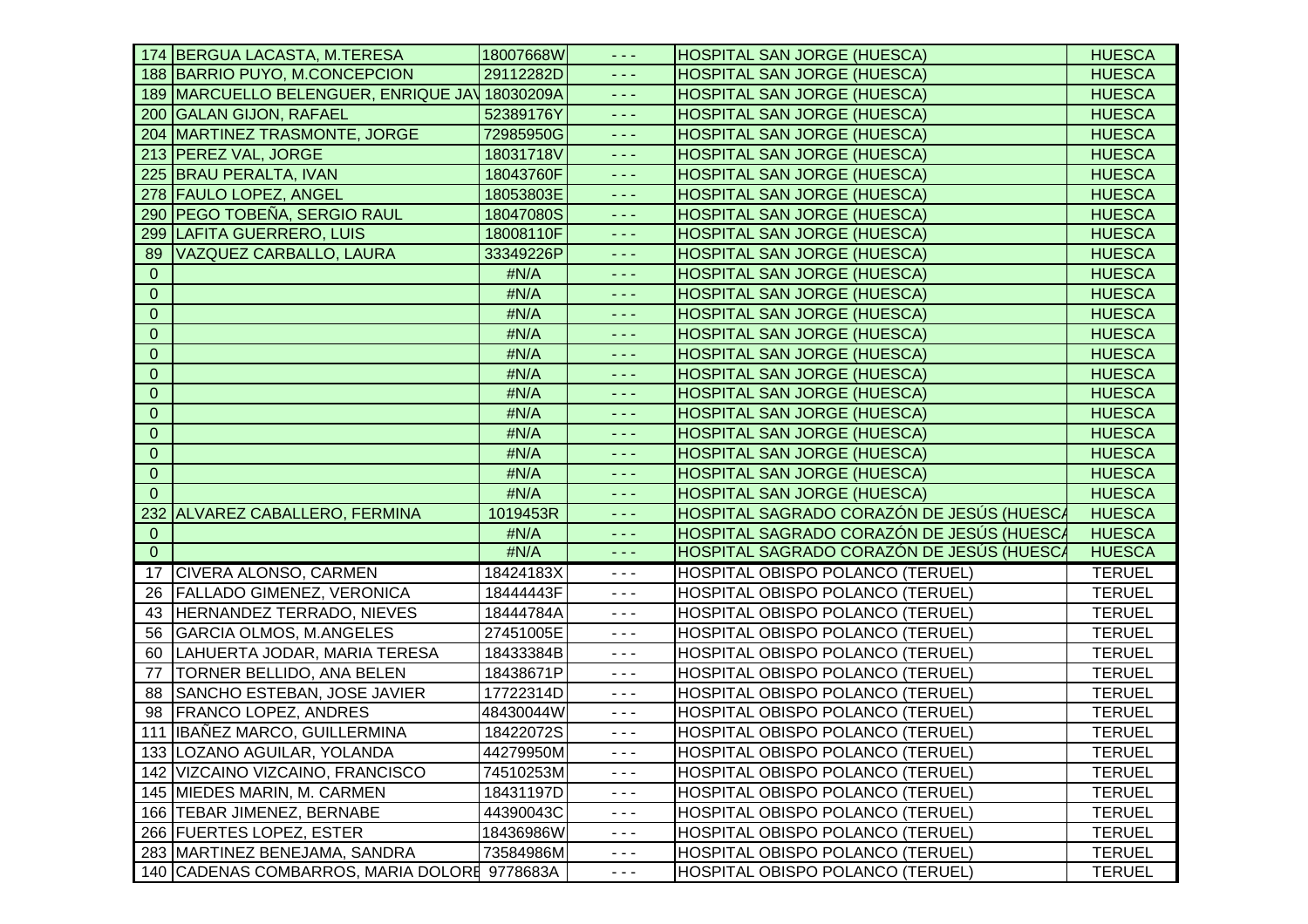|             | 250 GARCIA LAZARO, JOSE LUIS                | 7824672A  | $- - -$                                     | HOSPITAL OBISPO POLANCO (TERUEL)     | <b>TERUEL</b> |
|-------------|---------------------------------------------|-----------|---------------------------------------------|--------------------------------------|---------------|
| $\Omega$    |                                             | #N/A      | $\sim$ $\sim$ $\sim$                        | HOSPITAL OBISPO POLANCO (TERUEL)     | <b>TERUEL</b> |
| 0           |                                             | #N/A      | $- - -$                                     | HOSPITAL OBISPO POLANCO (TERUEL)     | <b>TERUEL</b> |
| $\mathbf 0$ |                                             | #N/A      | $- - -$                                     | HOSPITAL OBISPO POLANCO (TERUEL)     | <b>TERUEL</b> |
| $\Omega$    |                                             | #N/A      | $\omega_{\rm{eff}}$ and                     | HOSPITAL OBISPO POLANCO (TERUEL)     | <b>TERUEL</b> |
|             | pit 9 MORTE PEÑA, MANUELA                   | 17160774Z | - - -                                       | HOSPITAL ROYO VILLANOVA (ZARAGOZA I) | ZARAGOZA I    |
| 12          | <b>GALLEGO CONTINENTE, MARIA JESUS</b>      | 25151666Q | $  -$                                       | HOSPITAL ROYO VILLANOVA (ZARAGOZA I) | ZARAGOZA I    |
| 22          | ROSA BENITO, M.MAGDALENA                    | 16805192N | $\sim$ $\sim$ $\sim$                        | HOSPITAL ROYO VILLANOVA (ZARAGOZA I) | ZARAGOZA I    |
| 28          | <b>BOTIJA MONGE, MARIA MERCEDES</b>         | 29107861G | $\omega_{\rm{eff}}$ and                     | HOSPITAL ROYO VILLANOVA (ZARAGOZA I) | ZARAGOZA I    |
| 30          | IRANZO ESCORIHUELA, ROSARIO                 | 18023529Q | $\omega_{\rm{eff}}$ and                     | HOSPITAL ROYO VILLANOVA (ZARAGOZA I) | ZARAGOZA I    |
| 33          | <b>BASTAROS PAULES, JOSEFA</b>              | 18016692X | $\omega_{\rm{eff}}$ and $\omega_{\rm{eff}}$ | HOSPITAL ROYO VILLANOVA (ZARAGOZA I) | ZARAGOZA I    |
| 36          | CARCAVILLA LLOVERIA, OLGA                   | 17218042N | $\omega_{\rm{eff}}$ and                     | HOSPITAL ROYO VILLANOVA (ZARAGOZA I) | ZARAGOZA I    |
| 41          | <b>VICENTE ALCALA, ANA MARIA</b>            | 18427731Q | $\omega_{\rm{eff}}$ and $\omega_{\rm{eff}}$ | HOSPITAL ROYO VILLANOVA (ZARAGOZA I) | ZARAGOZA I    |
| 55          | ALONSO BRETO, MARIA JESUS                   | 25426119X | - - -                                       | HOSPITAL ROYO VILLANOVA (ZARAGOZA I) | ZARAGOZA I    |
| 68          | <b>GARGALLO CLAVERO, MARIA</b>              | 7307840G  | $\sim$ $\sim$ $\sim$                        | HOSPITAL ROYO VILLANOVA (ZARAGOZA I) | ZARAGOZA I    |
| 80          | GARGALLO AZPELICUETA, M.DOLORES   29087372P |           | $\omega_{\rm c}$ and $\omega_{\rm c}$       | HOSPITAL ROYO VILLANOVA (ZARAGOZA I) | ZARAGOZA I    |
| 91          | MALVIS ESTEBAN, ROSA MARIA                  | 32768338P | $  -$                                       | HOSPITAL ROYO VILLANOVA (ZARAGOZA I) | ZARAGOZA I    |
|             | 105 VELAZQUEZ MARCOS, SATURNINO             | 12330806T | $\omega_{\rm{eff}}$ and                     | HOSPITAL ROYO VILLANOVA (ZARAGOZA I) | ZARAGOZA I    |
|             | 118 TERRADO MARCO, MARIA CECILIA            | 17162481L | $\omega_{\rm{eff}}$ and                     | HOSPITAL ROYO VILLANOVA (ZARAGOZA I) | ZARAGOZA I    |
|             | 134   PAJARES FERNANDEZ, LUIS ANTONIO       | 17714047E | $  -$                                       | HOSPITAL ROYO VILLANOVA (ZARAGOZA I) | ZARAGOZA I    |
|             | 135 CUEVAS BAUTISTA, CARMEN                 | 25166791F | - - -                                       | HOSPITAL ROYO VILLANOVA (ZARAGOZA I) | ZARAGOZA I    |
|             | 150 FERRER ZARAZAGA, MARIA JESUS            | 17436473N | $\sim$ $\sim$ $\sim$                        | HOSPITAL ROYO VILLANOVA (ZARAGOZA I) | ZARAGOZA I    |
|             | 153 BASBOUS MADUEÑO, LAILA                  | 17731211M | $\sim$ $\sim$ $\sim$                        | HOSPITAL ROYO VILLANOVA (ZARAGOZA I) | ZARAGOZA I    |
|             | 163 GARCIA GONZALEZ, M.ESTRELLA             | 17719036C | $\omega_{\rm{eff}}$ and                     | HOSPITAL ROYO VILLANOVA (ZARAGOZA I) | ZARAGOZA I    |
|             | 181 PUEYO ZABALA, MARIA YOLANDA             | 17725613L | $\omega_{\rm{eff}}$ and                     | HOSPITAL ROYO VILLANOVA (ZARAGOZA I) | ZARAGOZA I    |
|             | 191 JULVE BONET, CARLOS JESUS               | 25456212L | $\omega_{\rm{eff}}$ and $\omega_{\rm{eff}}$ | HOSPITAL ROYO VILLANOVA (ZARAGOZA I) | ZARAGOZA I    |
|             | 192 FUERTES PUEYO, SERGIO                   | 18054021X | $  -$                                       | HOSPITAL ROYO VILLANOVA (ZARAGOZA I) | ZARAGOZA I    |
|             | 193 BELTRAN NEBRA, VISITACION               | 17220684D | 444                                         | HOSPITAL ROYO VILLANOVA (ZARAGOZA I) | ZARAGOZA I    |
|             | 208 RUIZ ASENSIO, LUIS MIGUEL               | 25148295A | $  -$                                       | HOSPITAL ROYO VILLANOVA (ZARAGOZA I) | ZARAGOZA I    |
|             | 210 IZQUIERDO SANCHEZ, FELIX                | 25484474Z | $\omega_{\rm{eff}}$ and                     | HOSPITAL ROYO VILLANOVA (ZARAGOZA I) | ZARAGOZA I    |
|             | 215 GOMEZ ARGUELLES, BEATRIZ                | 29107795F | $\omega_{\rm{eff}}$ and                     | HOSPITAL ROYO VILLANOVA (ZARAGOZA I) | ZARAGOZA I    |
|             | 216 SORIANO PINA, MARIA PILAR               | 25470109R | $\omega_{\rm{eff}}$ and                     | HOSPITAL ROYO VILLANOVA (ZARAGOZA I) | ZARAGOZA I    |
| 221         | MIGUEL NAVARRO, INMACULADA ALICIA 17721270T |           | $\sim$ $\sim$ $\sim$                        | HOSPITAL ROYO VILLANOVA (ZARAGOZA I) | ZARAGOZA I    |
|             | 228 ABAN ZORRAQUIN, PAOLA                   | 72991575V | $  -$                                       | HOSPITAL ROYO VILLANOVA (ZARAGOZA I) | ZARAGOZA I    |
|             | 230 LEON LOPEZ, ANA ISABEL                  | 15999415V | $  -$                                       | HOSPITAL ROYO VILLANOVA (ZARAGOZA I) | ZARAGOZA I    |
|             | 237 BORROY RENGEL, ISRAEL                   | 17745509C | - - -                                       | HOSPITAL ROYO VILLANOVA (ZARAGOZA I) | ZARAGOZA I    |
|             | 243 ALCAIDE LOPEZ, ROGELIO                  | 34011134E | $\sim$ $\sim$ $\sim$                        | HOSPITAL ROYO VILLANOVA (ZARAGOZA I) | ZARAGOZA I    |
|             | 245 BLASCO GARCIA, MARTA                    | 17766927W | $\sim$ $\sim$ $\sim$                        | HOSPITAL ROYO VILLANOVA (ZARAGOZA I) | ZARAGOZA I    |
|             | pit 2 GASTON PINTRE, PEDRO ALVARO           | 29097917L | - - -                                       | HOSPITAL MIGUEL SERVET (ZARAGOZA II) | ZARAGOZA II   |
|             | pit 3 LAGUNA PASTOR, MARIA BEGOÑA           | 29099554T | $\sim$ $\sim$ $\sim$                        | HOSPITAL MIGUEL SERVET (ZARAGOZA II) | ZARAGOZA II   |
|             | pit 4 GIL CLAVERIA, M.PILAR                 | 17696055Q | - - -                                       | HOSPITAL MIGUEL SERVET (ZARAGOZA II) | ZARAGOZA II   |
|             | pit 8 DOMINGO GIMENO, M.PILAR               | 29091063L | - - -                                       | HOSPITAL MIGUEL SERVET (ZARAGOZA II) | ZARAGOZA II   |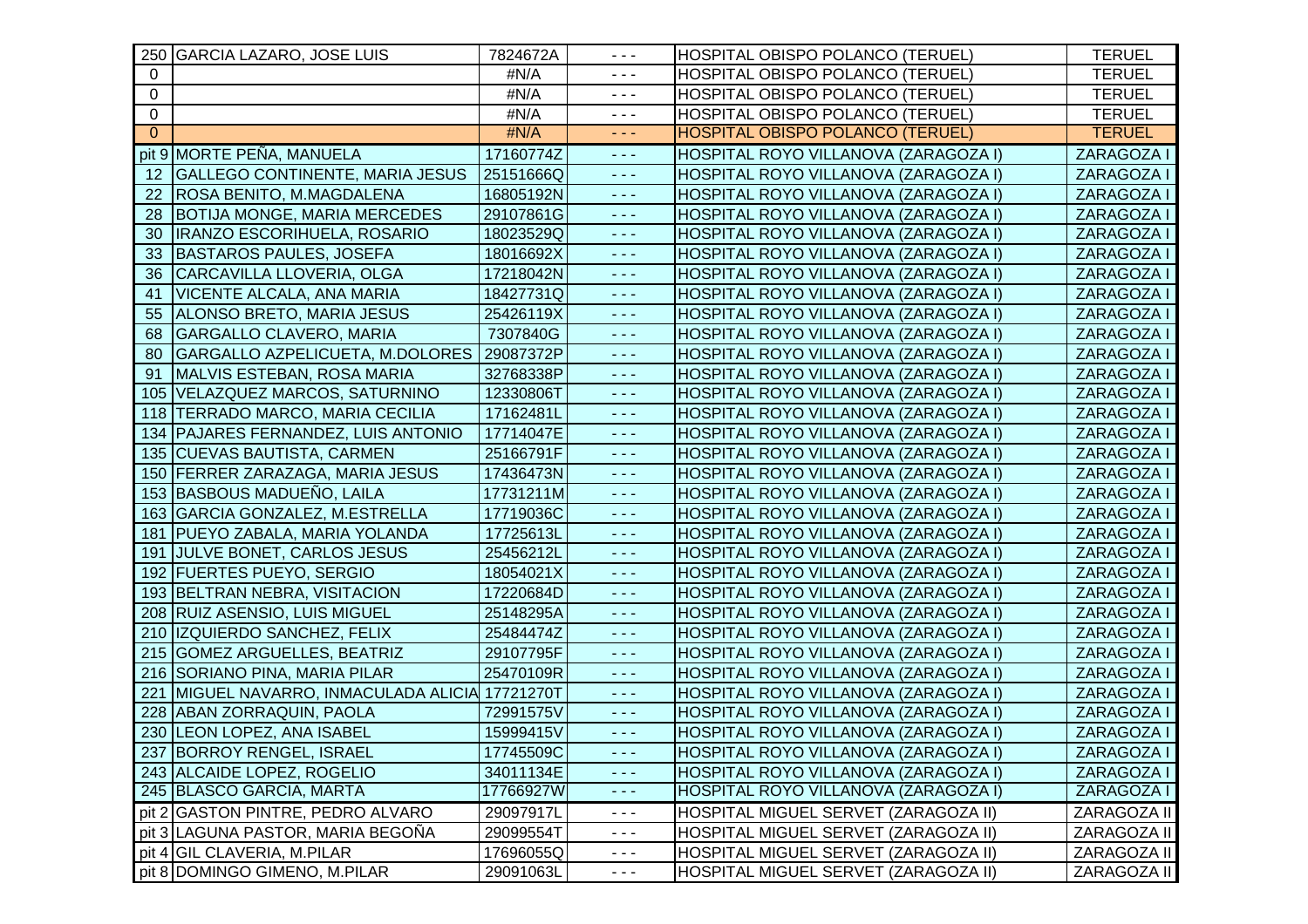| $\overline{\phantom{1}}$ | SALAZAR BURILLO, MARIA JESUS               | 17867646G | $  -$                                                                                                                                                                                                                                                                                                                                                                                        | HOSPITAL MIGUEL SERVET (ZARAGOZA II) | ZARAGOZA II |
|--------------------------|--------------------------------------------|-----------|----------------------------------------------------------------------------------------------------------------------------------------------------------------------------------------------------------------------------------------------------------------------------------------------------------------------------------------------------------------------------------------------|--------------------------------------|-------------|
| -5                       | <b>QUERO GIMENO, M.RAQUEL</b>              | 17743601K | $  -$                                                                                                                                                                                                                                                                                                                                                                                        | HOSPITAL MIGUEL SERVET (ZARAGOZA II) | ZARAGOZA II |
| 6                        | LAPUENTE GIMENEZ, MARIA PILAR              | 25138450W | $\sim$ $\sim$ $\sim$                                                                                                                                                                                                                                                                                                                                                                         | HOSPITAL MIGUEL SERVET (ZARAGOZA II) | ZARAGOZA II |
| $\overline{7}$           | MARCUELLO GARCIA, ROBERTO                  | 17721165X | $\sim$ $\sim$ $\sim$                                                                                                                                                                                                                                                                                                                                                                         | HOSPITAL MIGUEL SERVET (ZARAGOZA II) | ZARAGOZA II |
| -8                       | GIMENO TIRADO, PRESENTACION                | 17207942D | $\frac{1}{2} \frac{1}{2} \frac{1}{2} \frac{1}{2} \frac{1}{2} \frac{1}{2} \frac{1}{2} \frac{1}{2} \frac{1}{2} \frac{1}{2} \frac{1}{2} \frac{1}{2} \frac{1}{2} \frac{1}{2} \frac{1}{2} \frac{1}{2} \frac{1}{2} \frac{1}{2} \frac{1}{2} \frac{1}{2} \frac{1}{2} \frac{1}{2} \frac{1}{2} \frac{1}{2} \frac{1}{2} \frac{1}{2} \frac{1}{2} \frac{1}{2} \frac{1}{2} \frac{1}{2} \frac{1}{2} \frac{$ | HOSPITAL MIGUEL SERVET (ZARAGOZA II) | ZARAGOZA II |
| 11                       | SERRANO MUELA, GUILLERMO LOREN             | 29122957N | $  -$                                                                                                                                                                                                                                                                                                                                                                                        | HOSPITAL MIGUEL SERVET (ZARAGOZA II) | ZARAGOZA II |
| -13                      | SANMARTIN ARTIGAS, ESTHER CARMEN 17713068D |           | $  -$                                                                                                                                                                                                                                                                                                                                                                                        | HOSPITAL MIGUEL SERVET (ZARAGOZA II) | ZARAGOZA II |
| 19                       | <b>GARCIA MARTIN, MARIA PILAR</b>          | 29095282Y | $  -$                                                                                                                                                                                                                                                                                                                                                                                        | HOSPITAL MIGUEL SERVET (ZARAGOZA II) | ZARAGOZA II |
| 21                       | <b>ARBUES BOTAYA, LUCIA</b>                | 17147568X | $  -$                                                                                                                                                                                                                                                                                                                                                                                        | HOSPITAL MIGUEL SERVET (ZARAGOZA II) | ZARAGOZA II |
| 23                       | ALBORES SUAREZ, MARIA DEL MAR              | 33266360B | $\sim$ $\sim$ $\sim$                                                                                                                                                                                                                                                                                                                                                                         | HOSPITAL MIGUEL SERVET (ZARAGOZA II) | ZARAGOZA II |
| 25                       | <b>RODRIGUEZ VILA, MARIA ISABEL</b>        | 33333831T | $\sim$ $\sim$ $\sim$                                                                                                                                                                                                                                                                                                                                                                         | HOSPITAL MIGUEL SERVET (ZARAGOZA II) | ZARAGOZA II |
| 31                       | <b>GIMENO BONTEMPS, VERONICA M</b>         | 17218528S | $  -$                                                                                                                                                                                                                                                                                                                                                                                        | HOSPITAL MIGUEL SERVET (ZARAGOZA II) | ZARAGOZA II |
| 35                       | MONENTE GRACIA, MERCEDES                   | 17155718H | $\sim$ $\sim$ $\sim$                                                                                                                                                                                                                                                                                                                                                                         | HOSPITAL MIGUEL SERVET (ZARAGOZA II) | ZARAGOZA II |
| 40                       | DOMINGUEZ CERVERO, MARIA CARMEN 25451992P  |           | $  -$                                                                                                                                                                                                                                                                                                                                                                                        | HOSPITAL MIGUEL SERVET (ZARAGOZA II) | ZARAGOZA II |
| 45                       | POLO RAMOS, MARIA LUZ                      | 32639560F | $  -$                                                                                                                                                                                                                                                                                                                                                                                        | HOSPITAL MIGUEL SERVET (ZARAGOZA II) | ZARAGOZA II |
| 46                       | <b>JUAREZ MARTIN, MARIA ANGELES</b>        | 71930626N | $\frac{1}{2} \frac{1}{2} \frac{1}{2} \frac{1}{2} \frac{1}{2} \frac{1}{2} \frac{1}{2} \frac{1}{2} \frac{1}{2} \frac{1}{2} \frac{1}{2} \frac{1}{2} \frac{1}{2} \frac{1}{2} \frac{1}{2} \frac{1}{2} \frac{1}{2} \frac{1}{2} \frac{1}{2} \frac{1}{2} \frac{1}{2} \frac{1}{2} \frac{1}{2} \frac{1}{2} \frac{1}{2} \frac{1}{2} \frac{1}{2} \frac{1}{2} \frac{1}{2} \frac{1}{2} \frac{1}{2} \frac{$ | HOSPITAL MIGUEL SERVET (ZARAGOZA II) | ZARAGOZA II |
| 47                       | <b>SANCHO ABAD, MARIA JESUS</b>            | 25172278C | $  -$                                                                                                                                                                                                                                                                                                                                                                                        | HOSPITAL MIGUEL SERVET (ZARAGOZA II) | ZARAGOZA II |
| 50                       | CASABONA GIMENEZ, CARMEN                   | 25145394T | $\sim$ $\sim$ $\sim$                                                                                                                                                                                                                                                                                                                                                                         | HOSPITAL MIGUEL SERVET (ZARAGOZA II) | ZARAGOZA II |
| 52                       | <b>SAEZ JIMENEZ, MARTA</b>                 | 70801099S | $\frac{1}{2} \frac{1}{2} \frac{1}{2} \frac{1}{2} \frac{1}{2} \frac{1}{2} \frac{1}{2} \frac{1}{2} \frac{1}{2} \frac{1}{2} \frac{1}{2} \frac{1}{2} \frac{1}{2} \frac{1}{2} \frac{1}{2} \frac{1}{2} \frac{1}{2} \frac{1}{2} \frac{1}{2} \frac{1}{2} \frac{1}{2} \frac{1}{2} \frac{1}{2} \frac{1}{2} \frac{1}{2} \frac{1}{2} \frac{1}{2} \frac{1}{2} \frac{1}{2} \frac{1}{2} \frac{1}{2} \frac{$ | HOSPITAL MIGUEL SERVET (ZARAGOZA II) | ZARAGOZA II |
| 53                       | YOLDI LACARRA, MARIA PILAR                 | 25453265Q | $\sim$ $\sim$ $\sim$                                                                                                                                                                                                                                                                                                                                                                         | HOSPITAL MIGUEL SERVET (ZARAGOZA II) | ZARAGOZA II |
| 54                       | MARTINEZ MUÑOZ, ROSARIO                    | 17157832Q | $\sim$ $\sim$ $\sim$                                                                                                                                                                                                                                                                                                                                                                         | HOSPITAL MIGUEL SERVET (ZARAGOZA II) | ZARAGOZA II |
| 59                       | <b>GARCIA PORTILLO, ALICIA</b>             | 25167955K | $  -$                                                                                                                                                                                                                                                                                                                                                                                        | HOSPITAL MIGUEL SERVET (ZARAGOZA II) | ZARAGOZA II |
| -61                      | ORTEGA CORTES, PILAR AMELIA                | 29085454E | $\frac{1}{2} \frac{1}{2} \frac{1}{2} \frac{1}{2} \frac{1}{2} \frac{1}{2} \frac{1}{2} \frac{1}{2} \frac{1}{2} \frac{1}{2} \frac{1}{2} \frac{1}{2} \frac{1}{2} \frac{1}{2} \frac{1}{2} \frac{1}{2} \frac{1}{2} \frac{1}{2} \frac{1}{2} \frac{1}{2} \frac{1}{2} \frac{1}{2} \frac{1}{2} \frac{1}{2} \frac{1}{2} \frac{1}{2} \frac{1}{2} \frac{1}{2} \frac{1}{2} \frac{1}{2} \frac{1}{2} \frac{$ | HOSPITAL MIGUEL SERVET (ZARAGOZA II) | ZARAGOZA II |
| 70                       | <b>MODREGO MODREGO, MCONCEPCION</b>        | 17154780T | $\sim$ $\sim$ $\sim$                                                                                                                                                                                                                                                                                                                                                                         | HOSPITAL MIGUEL SERVET (ZARAGOZA II) | ZARAGOZA II |
| -72                      | <b>MURO ANDRES, VICENTA</b>                | 17221438G | $\sim$ $\sim$ $\sim$                                                                                                                                                                                                                                                                                                                                                                         | HOSPITAL MIGUEL SERVET (ZARAGOZA II) | ZARAGOZA II |
| 73                       | MARTINEZ PELEGRIN, JOSE                    | 25464089F | $\frac{1}{2} \frac{1}{2} \frac{1}{2} \frac{1}{2} \frac{1}{2} \frac{1}{2} \frac{1}{2} \frac{1}{2} \frac{1}{2} \frac{1}{2} \frac{1}{2} \frac{1}{2} \frac{1}{2} \frac{1}{2} \frac{1}{2} \frac{1}{2} \frac{1}{2} \frac{1}{2} \frac{1}{2} \frac{1}{2} \frac{1}{2} \frac{1}{2} \frac{1}{2} \frac{1}{2} \frac{1}{2} \frac{1}{2} \frac{1}{2} \frac{1}{2} \frac{1}{2} \frac{1}{2} \frac{1}{2} \frac{$ | HOSPITAL MIGUEL SERVET (ZARAGOZA II) | ZARAGOZA II |
| 75                       | <b>RAMON BASCONES, DAVID</b>               | 72971184G | $\sim$ $\sim$ $\sim$                                                                                                                                                                                                                                                                                                                                                                         | HOSPITAL MIGUEL SERVET (ZARAGOZA II) | ZARAGOZA II |
| 76                       | CEDRON SAAVEDRA, FRANCISCO                 | 33335146G | $  -$                                                                                                                                                                                                                                                                                                                                                                                        | HOSPITAL MIGUEL SERVET (ZARAGOZA II) | ZARAGOZA II |
| 79                       | <b>FLORES RONCALES, ANGEL</b>              | 17734954E | $  -$                                                                                                                                                                                                                                                                                                                                                                                        | HOSPITAL MIGUEL SERVET (ZARAGOZA II) | ZARAGOZA II |
| 81                       | <b>DIEZ SUBIAS, FERNANDO</b>               | 12764699K | $\frac{1}{2} \frac{1}{2} \frac{1}{2} \frac{1}{2} \frac{1}{2} \frac{1}{2} \frac{1}{2} \frac{1}{2} \frac{1}{2} \frac{1}{2} \frac{1}{2} \frac{1}{2} \frac{1}{2} \frac{1}{2} \frac{1}{2} \frac{1}{2} \frac{1}{2} \frac{1}{2} \frac{1}{2} \frac{1}{2} \frac{1}{2} \frac{1}{2} \frac{1}{2} \frac{1}{2} \frac{1}{2} \frac{1}{2} \frac{1}{2} \frac{1}{2} \frac{1}{2} \frac{1}{2} \frac{1}{2} \frac{$ | HOSPITAL MIGUEL SERVET (ZARAGOZA II) | ZARAGOZA II |
| 82                       | CARBALLO LAFUENTE, M.ANGELES               | 29095417A | $\sim$ $\sim$ $\sim$                                                                                                                                                                                                                                                                                                                                                                         | HOSPITAL MIGUEL SERVET (ZARAGOZA II) | ZARAGOZA II |
| 84                       | MUÑOZ MERINO, NIEVES                       | 9265130V  | $\sim$ $\sim$ $\sim$                                                                                                                                                                                                                                                                                                                                                                         | HOSPITAL MIGUEL SERVET (ZARAGOZA II) | ZARAGOZA II |
| 93                       | BERNAD JUSTE, MARIA TERESA                 | 17726215T | $\sim$ $\sim$ $\sim$                                                                                                                                                                                                                                                                                                                                                                         | HOSPITAL MIGUEL SERVET (ZARAGOZA II) | ZARAGOZA II |
| 94                       | POLO RAMOS, SOFIA                          | 32681743P | $\sim$ $\sim$ $\sim$                                                                                                                                                                                                                                                                                                                                                                         | HOSPITAL MIGUEL SERVET (ZARAGOZA II) | ZARAGOZA II |
|                          | 96 SALDAÑA PARDO, SALOME                   | 71273331B | $  -$                                                                                                                                                                                                                                                                                                                                                                                        | HOSPITAL MIGUEL SERVET (ZARAGOZA II) | ZARAGOZA II |
|                          | 101 BORROY RENGEL, LAURA                   | 17745510K | $  -$                                                                                                                                                                                                                                                                                                                                                                                        | HOSPITAL MIGUEL SERVET (ZARAGOZA II) | ZARAGOZA II |
|                          | 104 BERBEGAL CARNICERO, ALFREDO            | 25478917T | $\sim$ $\sim$ $\sim$                                                                                                                                                                                                                                                                                                                                                                         | HOSPITAL MIGUEL SERVET (ZARAGOZA II) | ZARAGOZA II |
|                          | 107 GARCIA ERLA, LUIS JOSE                 | 25431938X | $\sim$ $\sim$ $\sim$                                                                                                                                                                                                                                                                                                                                                                         | HOSPITAL MIGUEL SERVET (ZARAGOZA II) | ZARAGOZA II |
|                          | 114 UZ CAO, ANA MARIA                      | 32653525B | $- - -$                                                                                                                                                                                                                                                                                                                                                                                      | HOSPITAL MIGUEL SERVET (ZARAGOZA II) | ZARAGOZA II |
|                          | 115 GONZALEZ SABATER, GABRIEL              | 17201414J | $- - -$                                                                                                                                                                                                                                                                                                                                                                                      | HOSPITAL MIGUEL SERVET (ZARAGOZA II) | ZARAGOZA II |
|                          | 116 LOSILLA BRUSEL, ALICIA                 | 29094833V | $\sim$ $\sim$ $\sim$                                                                                                                                                                                                                                                                                                                                                                         | HOSPITAL MIGUEL SERVET (ZARAGOZA II) | ZARAGOZA II |
|                          | 121   MARTINEZ MARTIN, ANA                 | 17731778C | $\sim$ $\sim$ $\sim$                                                                                                                                                                                                                                                                                                                                                                         | HOSPITAL MIGUEL SERVET (ZARAGOZA II) | ZARAGOZA II |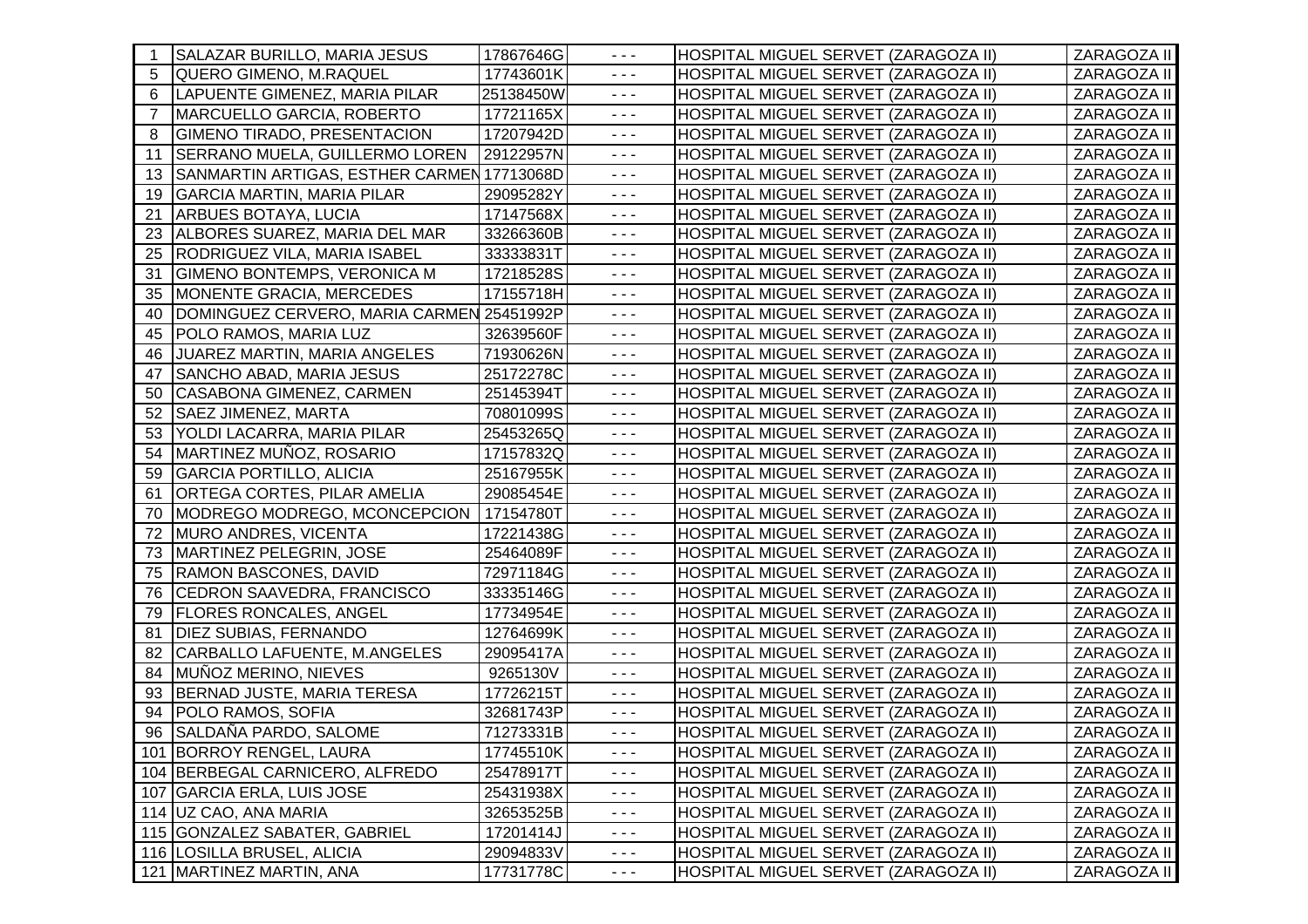| 122 FERNANDEZ VEIGA, MIKELDI         | 78905302F | $  -$                                                                                                                                                                                                                                                                                                                                                                                        | HOSPITAL MIGUEL SERVET (ZARAGOZA II) | ZARAGOZA II |
|--------------------------------------|-----------|----------------------------------------------------------------------------------------------------------------------------------------------------------------------------------------------------------------------------------------------------------------------------------------------------------------------------------------------------------------------------------------------|--------------------------------------|-------------|
| 125   TORNERO MORENO, ISABEL         | 25174110N | $\sim$ $\sim$ $\sim$                                                                                                                                                                                                                                                                                                                                                                         | HOSPITAL MIGUEL SERVET (ZARAGOZA II) | ZARAGOZA II |
| 127 MARTINEZ TORO, CARLOS            | 33538738T | $\sim$ $\sim$ $\sim$                                                                                                                                                                                                                                                                                                                                                                         | HOSPITAL MIGUEL SERVET (ZARAGOZA II) | ZARAGOZA II |
| 128 LOPEZ ALVAREZ, MARIA CARMEN      | 33304823H | $\sim$ $\sim$ $\sim$                                                                                                                                                                                                                                                                                                                                                                         | HOSPITAL MIGUEL SERVET (ZARAGOZA II) | ZARAGOZA II |
| 129 LEZCANO AZNAR, JOSE JAVIER       | 29108967Y | $\sim$ $\sim$ $\sim$                                                                                                                                                                                                                                                                                                                                                                         | HOSPITAL MIGUEL SERVET (ZARAGOZA II) | ZARAGOZA II |
| 130 GRACIA NAVASCUES, ALBERTO        | 72989709Z | $\sim$ $\sim$ $\sim$                                                                                                                                                                                                                                                                                                                                                                         | HOSPITAL MIGUEL SERVET (ZARAGOZA II) | ZARAGOZA II |
| VAZQUEZ ARIZA, ANTONIO<br>131        | 17440075A | $\sim$ $\sim$ $\sim$                                                                                                                                                                                                                                                                                                                                                                         | HOSPITAL MIGUEL SERVET (ZARAGOZA II) | ZARAGOZA II |
| 132 HIPOLITO IGLESIAS, MARIA         | 76004411Z | $- - -$                                                                                                                                                                                                                                                                                                                                                                                      | HOSPITAL MIGUEL SERVET (ZARAGOZA II) | ZARAGOZA II |
| <b>BERGES BORQUE, LAURA</b><br>137   | 25483757X | $\sim$ $\sim$ $\sim$                                                                                                                                                                                                                                                                                                                                                                         | HOSPITAL MIGUEL SERVET (ZARAGOZA II) | ZARAGOZA II |
| 139 MARTINEZ ALONSO, ROSARIO         | 9779795B  | $\sim$ $\sim$ $\sim$                                                                                                                                                                                                                                                                                                                                                                         | HOSPITAL MIGUEL SERVET (ZARAGOZA II) | ZARAGOZA II |
| 143 GALVEZ CHAVERRI, BEATRIZ         | 25166417R | $\sim$ $\sim$ $\sim$                                                                                                                                                                                                                                                                                                                                                                         | HOSPITAL MIGUEL SERVET (ZARAGOZA II) | ZARAGOZA II |
| 144 GIL VERDIAL, PEDRO JOSE          | 25448773D | $\sim$ $\sim$ $\sim$                                                                                                                                                                                                                                                                                                                                                                         | HOSPITAL MIGUEL SERVET (ZARAGOZA II) | ZARAGOZA II |
| 146   ROMERO QUINTANA, JOSE MANUEL   | 29096723K | $- - -$                                                                                                                                                                                                                                                                                                                                                                                      | HOSPITAL MIGUEL SERVET (ZARAGOZA II) | ZARAGOZA II |
| 151 TRIS PEMAN, JESUS                | 17221672P | $\sim$ $\sim$ $\sim$                                                                                                                                                                                                                                                                                                                                                                         | HOSPITAL MIGUEL SERVET (ZARAGOZA II) | ZARAGOZA II |
| 154 LAMAS LOPEZ, LUIS                | 33349214L | $- - -$                                                                                                                                                                                                                                                                                                                                                                                      | HOSPITAL MIGUEL SERVET (ZARAGOZA II) | ZARAGOZA II |
| 156 PALLAS SERRANO, MARIA DEL PILAR  | 77133734Z | $\frac{1}{2} \frac{1}{2} \frac{1}{2} \frac{1}{2} \frac{1}{2} \frac{1}{2} \frac{1}{2} \frac{1}{2} \frac{1}{2} \frac{1}{2} \frac{1}{2} \frac{1}{2} \frac{1}{2} \frac{1}{2} \frac{1}{2} \frac{1}{2} \frac{1}{2} \frac{1}{2} \frac{1}{2} \frac{1}{2} \frac{1}{2} \frac{1}{2} \frac{1}{2} \frac{1}{2} \frac{1}{2} \frac{1}{2} \frac{1}{2} \frac{1}{2} \frac{1}{2} \frac{1}{2} \frac{1}{2} \frac{$ | HOSPITAL MIGUEL SERVET (ZARAGOZA II) | ZARAGOZA II |
| 157 TOME MEILAN, ESTELA MARIA        | 33350426N | $\sim$ $\sim$ $\sim$                                                                                                                                                                                                                                                                                                                                                                         | HOSPITAL MIGUEL SERVET (ZARAGOZA II) | ZARAGOZA II |
| 159 RODERO VALLECILLO, MARIA FLORA   | 45683522W | $\sim$ $\sim$ $\sim$                                                                                                                                                                                                                                                                                                                                                                         | HOSPITAL MIGUEL SERVET (ZARAGOZA II) | ZARAGOZA II |
| 160 FRECHILLA ALONSO, M.INMACULADA   | 11963772T | $\sim$ $\sim$ $\sim$                                                                                                                                                                                                                                                                                                                                                                         | HOSPITAL MIGUEL SERVET (ZARAGOZA II) | ZARAGOZA II |
| 161 RUIPEREZ VALERO, JUAN ANTONIO    | 18013738T | $\sim$ $\sim$ $\sim$                                                                                                                                                                                                                                                                                                                                                                         | HOSPITAL MIGUEL SERVET (ZARAGOZA II) | ZARAGOZA II |
| 164 CALVO FERRERO, MARIA JOSE        | 11962367K | $- - -$                                                                                                                                                                                                                                                                                                                                                                                      | HOSPITAL MIGUEL SERVET (ZARAGOZA II) | ZARAGOZA II |
| 168 CASTELL-RUIZ MARTINEZ, IGNACIO   | 72970381Y | $\sim$ $\sim$ $\sim$                                                                                                                                                                                                                                                                                                                                                                         | HOSPITAL MIGUEL SERVET (ZARAGOZA II) | ZARAGOZA II |
| 169 ARTIGAS CRUZ, ANA ESMERALDA      | 25435962D | $\sim$ $\sim$ $\sim$                                                                                                                                                                                                                                                                                                                                                                         | HOSPITAL MIGUEL SERVET (ZARAGOZA II) | ZARAGOZA II |
| 170 MADURGA LOPEZ, DAVID             | 72989820X | $\sim$ $\sim$ $\sim$                                                                                                                                                                                                                                                                                                                                                                         | HOSPITAL MIGUEL SERVET (ZARAGOZA II) | ZARAGOZA II |
| 171 NAVARRO ALONSO, JORGE            | 25193693E | $\sim$ $\sim$ $\sim$                                                                                                                                                                                                                                                                                                                                                                         | HOSPITAL MIGUEL SERVET (ZARAGOZA II) | ZARAGOZA II |
| 172 MARCO GABARRE, OSCAR             | 25159474G | $\sim$ $\sim$ $\sim$                                                                                                                                                                                                                                                                                                                                                                         | HOSPITAL MIGUEL SERVET (ZARAGOZA II) | ZARAGOZA II |
| 173 ALONSO GUTIERREZ, RAUL           | 3900284J  | $\sim$ $\sim$ $\sim$                                                                                                                                                                                                                                                                                                                                                                         | HOSPITAL MIGUEL SERVET (ZARAGOZA II) | ZARAGOZA II |
| 176 CEBAMANOS CATALAN, ARACELI       | 17441007S | $\sim$ $\sim$ $\sim$                                                                                                                                                                                                                                                                                                                                                                         | HOSPITAL MIGUEL SERVET (ZARAGOZA II) | ZARAGOZA II |
| 178   DOBARRIO LOPEZ, JOSE LUIS      | 33841970T | $  -$                                                                                                                                                                                                                                                                                                                                                                                        | HOSPITAL MIGUEL SERVET (ZARAGOZA II) | ZARAGOZA II |
| 180 PIÑEIRO DIAZ, FRANCISCO JAVIER   | 76578294R | $\frac{1}{2} \frac{1}{2} \frac{1}{2} \frac{1}{2} \frac{1}{2} \frac{1}{2} \frac{1}{2} \frac{1}{2} \frac{1}{2} \frac{1}{2} \frac{1}{2} \frac{1}{2} \frac{1}{2} \frac{1}{2} \frac{1}{2} \frac{1}{2} \frac{1}{2} \frac{1}{2} \frac{1}{2} \frac{1}{2} \frac{1}{2} \frac{1}{2} \frac{1}{2} \frac{1}{2} \frac{1}{2} \frac{1}{2} \frac{1}{2} \frac{1}{2} \frac{1}{2} \frac{1}{2} \frac{1}{2} \frac{$ | HOSPITAL MIGUEL SERVET (ZARAGOZA II) | ZARAGOZA II |
| 183 TELLO BLAS, DAVID MANUEL         | 25465466G | $\sim$ $\sim$ $\sim$                                                                                                                                                                                                                                                                                                                                                                         | HOSPITAL MIGUEL SERVET (ZARAGOZA II) | ZARAGOZA II |
| 184 CASQUERO CABREROS, FRANCISCO     | 11723070Q | $\sim$ $\sim$ $\sim$                                                                                                                                                                                                                                                                                                                                                                         | HOSPITAL MIGUEL SERVET (ZARAGOZA II) | ZARAGOZA II |
| 185 CRISTOBAL PEREZ, ALICIA BEGOÑA   | 17727707C | $\sim$ $\sim$ $\sim$                                                                                                                                                                                                                                                                                                                                                                         | HOSPITAL MIGUEL SERVET (ZARAGOZA II) | ZARAGOZA II |
| 186 VELASCO FREJA, NATALIA           | 25147525S | $\sim$ $\sim$ $\sim$                                                                                                                                                                                                                                                                                                                                                                         | HOSPITAL MIGUEL SERVET (ZARAGOZA II) | ZARAGOZA II |
| 187 GONZALEZ MARTIN, MARIA ESTIBALIZ | 70866858V | $\sim$ $\sim$ $\sim$                                                                                                                                                                                                                                                                                                                                                                         | HOSPITAL MIGUEL SERVET (ZARAGOZA II) | ZARAGOZA II |
| 194 ARNAEZ GARCIA, Mª DE LOS ANGELES | 12765732L | $  -$                                                                                                                                                                                                                                                                                                                                                                                        | HOSPITAL MIGUEL SERVET (ZARAGOZA II) | ZARAGOZA II |
| 195 GARCIA VELA, CRISTINA IRENE      | 29128057Y | $- - -$                                                                                                                                                                                                                                                                                                                                                                                      | HOSPITAL MIGUEL SERVET (ZARAGOZA II) | ZARAGOZA II |
| 197 MOLINERO LOPEZ, EDUARDO          | 17746305B | $- - -$                                                                                                                                                                                                                                                                                                                                                                                      | HOSPITAL MIGUEL SERVET (ZARAGOZA II) | ZARAGOZA II |
| 198 ULIBARRENA MARTINEZ, ANA RAQUEL  | 25430158R | $- - -$                                                                                                                                                                                                                                                                                                                                                                                      | HOSPITAL MIGUEL SERVET (ZARAGOZA II) | ZARAGOZA II |
| 201 ASUNCION ISIDRO, MARIA ANGELES   | 48664253W | $- - -$                                                                                                                                                                                                                                                                                                                                                                                      | HOSPITAL MIGUEL SERVET (ZARAGOZA II) | ZARAGOZA II |
| 202 SAGASTI BARRADO, MARIA LORENA    | 29118392R | $\sim$ $\sim$ $\sim$                                                                                                                                                                                                                                                                                                                                                                         | HOSPITAL MIGUEL SERVET (ZARAGOZA II) | ZARAGOZA II |
| 203 TAMPARILLAS MONGE, PABLO         | 25137034N | $\sim$ $\sim$ $\sim$                                                                                                                                                                                                                                                                                                                                                                         | HOSPITAL MIGUEL SERVET (ZARAGOZA II) | ZARAGOZA II |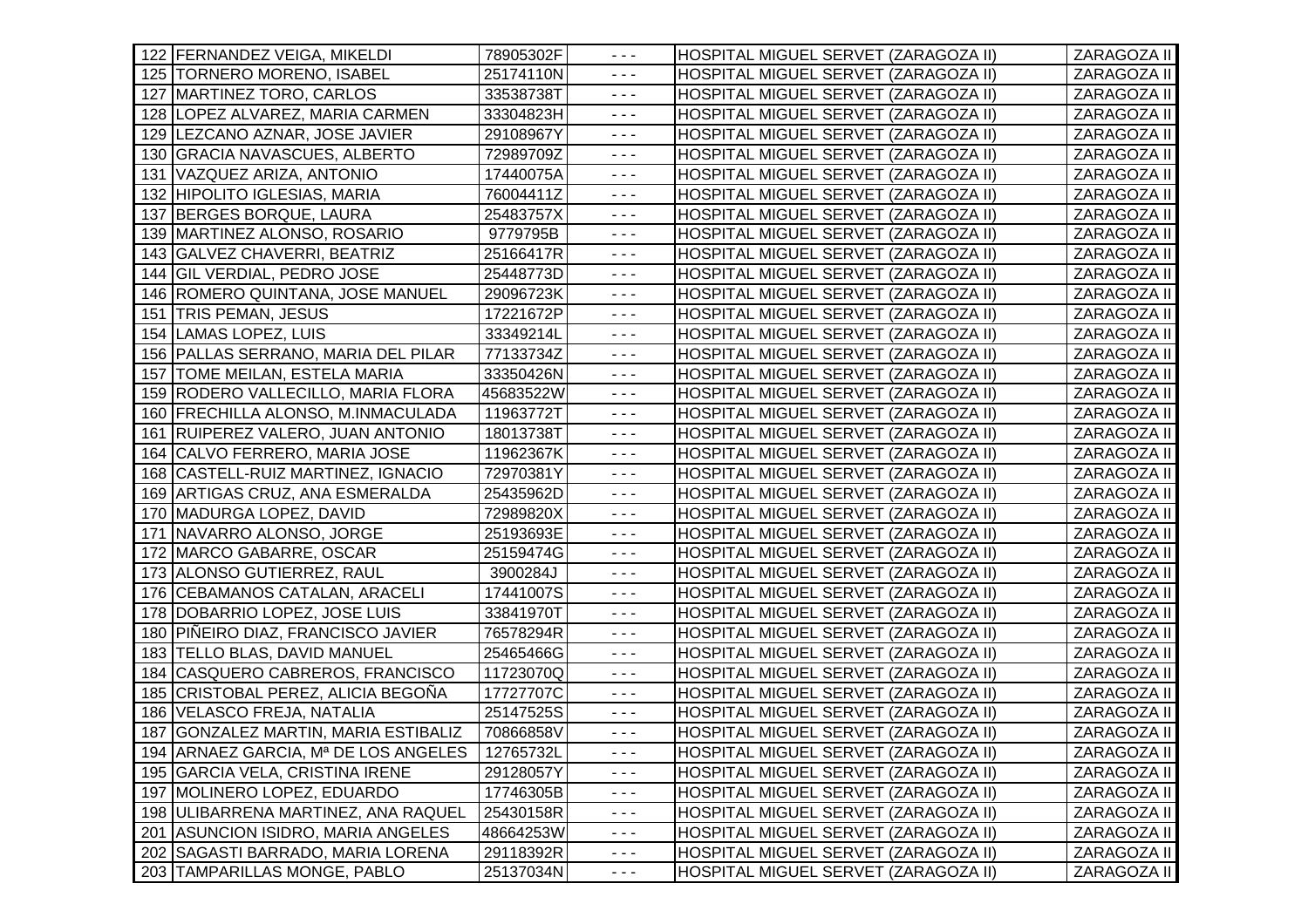|     | 205 PINOS PIÑOL, ROSA M                         | 17213913T | $  -$                                                                                                                                                                                                                                                                                                                                                                                        | HOSPITAL MIGUEL SERVET (ZARAGOZA II) | ZARAGOZA II |
|-----|-------------------------------------------------|-----------|----------------------------------------------------------------------------------------------------------------------------------------------------------------------------------------------------------------------------------------------------------------------------------------------------------------------------------------------------------------------------------------------|--------------------------------------|-------------|
|     | 207 MOURON VEIRAS, MONICA                       | 32836149S | $\sim$ $\sim$ $\sim$                                                                                                                                                                                                                                                                                                                                                                         | HOSPITAL MIGUEL SERVET (ZARAGOZA II) | ZARAGOZA II |
|     | 211 GIGER BRAVO, M.BLANCA                       | 29115275N | $\sim$ $\sim$ $\sim$                                                                                                                                                                                                                                                                                                                                                                         | HOSPITAL MIGUEL SERVET (ZARAGOZA II) | ZARAGOZA II |
|     | 212 JAULAR FIDALGO, MONICA                      | 11946613E | $\sim$ $\sim$ $\sim$                                                                                                                                                                                                                                                                                                                                                                         | HOSPITAL MIGUEL SERVET (ZARAGOZA II) | ZARAGOZA II |
|     | 217   PARRILLA SOLAN, DIANA ISABEL              | 17759844A | $\sim$ $\sim$ $\sim$                                                                                                                                                                                                                                                                                                                                                                         | HOSPITAL MIGUEL SERVET (ZARAGOZA II) | ZARAGOZA II |
|     | 222 TEJERO BALLESTA, M.PILAR                    | 17213245E | $\sim$ $\sim$ $\sim$                                                                                                                                                                                                                                                                                                                                                                         | HOSPITAL MIGUEL SERVET (ZARAGOZA II) | ZARAGOZA II |
|     | 223 FERNANDEZ FERNANDEZ, MONICA                 | 76722619R | $\sim$ $\sim$ $\sim$                                                                                                                                                                                                                                                                                                                                                                         | HOSPITAL MIGUEL SERVET (ZARAGOZA II) | ZARAGOZA II |
|     | 233 LOPEZ POZO, ADRIAN                          | 71448035F | $\sim$ $\sim$ $\sim$                                                                                                                                                                                                                                                                                                                                                                         | HOSPITAL MIGUEL SERVET (ZARAGOZA II) | ZARAGOZA II |
|     | 236 GALLEGO BES, MARIA ISABEL                   | 72975894E | $\sim$ $\sim$ $\sim$                                                                                                                                                                                                                                                                                                                                                                         | HOSPITAL MIGUEL SERVET (ZARAGOZA II) | ZARAGOZA II |
|     | 238 HERNANDEZ DE ANDRES, SANTIAGO               | 29101002E | $\sim$ $\sim$ $\sim$                                                                                                                                                                                                                                                                                                                                                                         | HOSPITAL MIGUEL SERVET (ZARAGOZA II) | ZARAGOZA II |
|     | 246 LAPUENTE LAPUENTE, MARIA ISABEL             | 77602869H | $\omega \equiv \omega$                                                                                                                                                                                                                                                                                                                                                                       | HOSPITAL MIGUEL SERVET (ZARAGOZA II) | ZARAGOZA II |
|     | 247 SANZ MAGDALENA, ARTURO                      | 17149548N | $\sim$ $\sim$ $\sim$                                                                                                                                                                                                                                                                                                                                                                         | HOSPITAL MIGUEL SERVET (ZARAGOZA II) | ZARAGOZA II |
|     | 249 BLANCO SANCHEZ, ROSA ANA                    | 10079842T | $\sim$ $\sim$ $\sim$                                                                                                                                                                                                                                                                                                                                                                         | HOSPITAL MIGUEL SERVET (ZARAGOZA II) | ZARAGOZA II |
| 251 | <b>GUERRA ASENSIO, ANA MARIA</b>                | 9797845Y  | $\sim$ $\sim$ $\sim$                                                                                                                                                                                                                                                                                                                                                                         | HOSPITAL MIGUEL SERVET (ZARAGOZA II) | ZARAGOZA II |
|     | 253 ESPI CARRASCOSA, AURORA                     | 25445282Z | $- - -$                                                                                                                                                                                                                                                                                                                                                                                      | HOSPITAL MIGUEL SERVET (ZARAGOZA II) | ZARAGOZA II |
|     | 255 CASAFRANCA DIEZ, JUAN JOSE                  | 25191079F | $\frac{1}{2} \frac{1}{2} \frac{1}{2} \frac{1}{2} \frac{1}{2} \frac{1}{2} \frac{1}{2} \frac{1}{2} \frac{1}{2} \frac{1}{2} \frac{1}{2} \frac{1}{2} \frac{1}{2} \frac{1}{2} \frac{1}{2} \frac{1}{2} \frac{1}{2} \frac{1}{2} \frac{1}{2} \frac{1}{2} \frac{1}{2} \frac{1}{2} \frac{1}{2} \frac{1}{2} \frac{1}{2} \frac{1}{2} \frac{1}{2} \frac{1}{2} \frac{1}{2} \frac{1}{2} \frac{1}{2} \frac{$ | HOSPITAL MIGUEL SERVET (ZARAGOZA II) | ZARAGOZA II |
|     | 257 LOPEZ PROBANZA, CLARA ISABEL                | 11937085Q | $\sim$ $\sim$ $\sim$                                                                                                                                                                                                                                                                                                                                                                         | HOSPITAL MIGUEL SERVET (ZARAGOZA II) | ZARAGOZA II |
|     | 258 NUÑEZ PIÑEIRO, MARIA CARMEN                 | 32822442Q | $\sim$ $\sim$ $\sim$                                                                                                                                                                                                                                                                                                                                                                         | HOSPITAL MIGUEL SERVET (ZARAGOZA II) | ZARAGOZA II |
|     | 260 GETINO REVUELTA, LAURA                      | 71420820R | $\sim$ $\sim$ $\sim$                                                                                                                                                                                                                                                                                                                                                                         | HOSPITAL MIGUEL SERVET (ZARAGOZA II) | ZARAGOZA II |
|     | 262 FERNANDEZ PRIETO, MARIA DEL HENAR 71028942C |           | $\sim$ $\sim$ $\sim$                                                                                                                                                                                                                                                                                                                                                                         | HOSPITAL MIGUEL SERVET (ZARAGOZA II) | ZARAGOZA II |
|     | 263 GALINDO ASURMENDI, WAMBA DANIEL             | 73024505B | $\sim$ $\sim$ $\sim$                                                                                                                                                                                                                                                                                                                                                                         | HOSPITAL MIGUEL SERVET (ZARAGOZA II) | ZARAGOZA II |
|     | 264 BLASCO BRUNA, VANESA                        | 25176850S | $\frac{1}{2} \frac{1}{2} \frac{1}{2} \frac{1}{2} \frac{1}{2} \frac{1}{2} \frac{1}{2} \frac{1}{2} \frac{1}{2} \frac{1}{2} \frac{1}{2} \frac{1}{2} \frac{1}{2} \frac{1}{2} \frac{1}{2} \frac{1}{2} \frac{1}{2} \frac{1}{2} \frac{1}{2} \frac{1}{2} \frac{1}{2} \frac{1}{2} \frac{1}{2} \frac{1}{2} \frac{1}{2} \frac{1}{2} \frac{1}{2} \frac{1}{2} \frac{1}{2} \frac{1}{2} \frac{1}{2} \frac{$ | HOSPITAL MIGUEL SERVET (ZARAGOZA II) | ZARAGOZA II |
|     | 265 ARENAS LLORENTE, FRANCISCO JAVIE            | 25433286R | $\sim$ $\sim$ $\sim$                                                                                                                                                                                                                                                                                                                                                                         | HOSPITAL MIGUEL SERVET (ZARAGOZA II) | ZARAGOZA II |
|     | 267 MARTIN LAVILLA, EDILIA                      | 17445465B | $\sim$ $\sim$ $\sim$                                                                                                                                                                                                                                                                                                                                                                         | HOSPITAL MIGUEL SERVET (ZARAGOZA II) | ZARAGOZA II |
|     | 268 LOPEZ RABADA, MARIA TERESA                  | 17155540R | $\sim$ $\sim$ $\sim$                                                                                                                                                                                                                                                                                                                                                                         | HOSPITAL MIGUEL SERVET (ZARAGOZA II) | ZARAGOZA II |
|     | 269 CARNICER ISLA, BEATRIZ                      | 25483762S | $\sim$ $\sim$ $\sim$                                                                                                                                                                                                                                                                                                                                                                         | HOSPITAL MIGUEL SERVET (ZARAGOZA II) | ZARAGOZA II |
|     | 270 NASARRE ROMERO, ESTER                       | 25444802V | $\sim$ $\sim$ $\sim$                                                                                                                                                                                                                                                                                                                                                                         | HOSPITAL MIGUEL SERVET (ZARAGOZA II) | ZARAGOZA II |
| 271 | <b>SANFIZ LAGE, OSCAR</b>                       | 33557310B | $\sim$ $\sim$ $\sim$                                                                                                                                                                                                                                                                                                                                                                         | HOSPITAL MIGUEL SERVET (ZARAGOZA II) | ZARAGOZA II |
| 272 | <b>TERREN HUERTAS, RAFAEL</b>                   | 17742453T | $\sim$ $\sim$ $\sim$                                                                                                                                                                                                                                                                                                                                                                         | HOSPITAL MIGUEL SERVET (ZARAGOZA II) | ZARAGOZA II |
|     | 273 PELEGRIN HERNANDO, VICTOR                   | 76973657V | $\sim$ $\sim$ $\sim$                                                                                                                                                                                                                                                                                                                                                                         | HOSPITAL MIGUEL SERVET (ZARAGOZA II) | ZARAGOZA II |
|     | 274 AZNAR TEJERO, EVA                           | 25462516K | $\sim$ $\sim$ $\sim$                                                                                                                                                                                                                                                                                                                                                                         | HOSPITAL MIGUEL SERVET (ZARAGOZA II) | ZARAGOZA II |
|     | 277 ESCORIHUELA GARCIA, M.PILAR                 | 29127166N | $\sim$ $\sim$ $\sim$                                                                                                                                                                                                                                                                                                                                                                         | HOSPITAL MIGUEL SERVET (ZARAGOZA II) | ZARAGOZA II |
|     | 281 ROMEO MALO, ANA MARIA                       | 18166044T | $\omega \sim \omega$                                                                                                                                                                                                                                                                                                                                                                         | HOSPITAL MIGUEL SERVET (ZARAGOZA II) | ZARAGOZA II |
|     | 282 QUEROL GARCIA, CARMEN                       | 18032336Z | $\sim$ $\sim$ $\sim$                                                                                                                                                                                                                                                                                                                                                                         | HOSPITAL MIGUEL SERVET (ZARAGOZA II) | ZARAGOZA II |
|     | 286 SOMALO TENA, Mª PILAR                       | 17712250L | $\sim$ $\sim$ $\sim$                                                                                                                                                                                                                                                                                                                                                                         | HOSPITAL MIGUEL SERVET (ZARAGOZA II) | ZARAGOZA II |
|     | 287 OJEDA SEUMA, DIEGO                          | 25163948Q | $  -$                                                                                                                                                                                                                                                                                                                                                                                        | HOSPITAL MIGUEL SERVET (ZARAGOZA II) | ZARAGOZA II |
|     | 293 ARROYO VAL, CARLOS                          | 17719650J | $\sim$ $\sim$ $\sim$                                                                                                                                                                                                                                                                                                                                                                         | HOSPITAL MIGUEL SERVET (ZARAGOZA II) | ZARAGOZA II |
|     | 294 ALONSO CEÑA, JOSE MANUEL                    | 25448114V | $- - -$                                                                                                                                                                                                                                                                                                                                                                                      | HOSPITAL MIGUEL SERVET (ZARAGOZA II) | ZARAGOZA II |
|     | 296 CARRASCO BONILLA, JOSE ANTONIO              | 7861032T  | $- - -$                                                                                                                                                                                                                                                                                                                                                                                      | HOSPITAL MIGUEL SERVET (ZARAGOZA II) | ZARAGOZA II |
|     | 297 SERIÑAN PEREZ, ALEJANDRO                    | 17745031W | $\sim$ $\sim$ $\sim$                                                                                                                                                                                                                                                                                                                                                                         | HOSPITAL MIGUEL SERVET (ZARAGOZA II) | ZARAGOZA II |
|     | 298 SANTOS MILLAN, JOSE JOAQUIN                 | 17727877Y | $\sim$ $\sim$ $\sim$                                                                                                                                                                                                                                                                                                                                                                         | HOSPITAL MIGUEL SERVET (ZARAGOZA II) | ZARAGOZA II |
|     | 300 MOLINERO POLA, INES                         | 17445738P | $\sim$ $\sim$ $\sim$                                                                                                                                                                                                                                                                                                                                                                         | HOSPITAL MIGUEL SERVET (ZARAGOZA II) | ZARAGOZA II |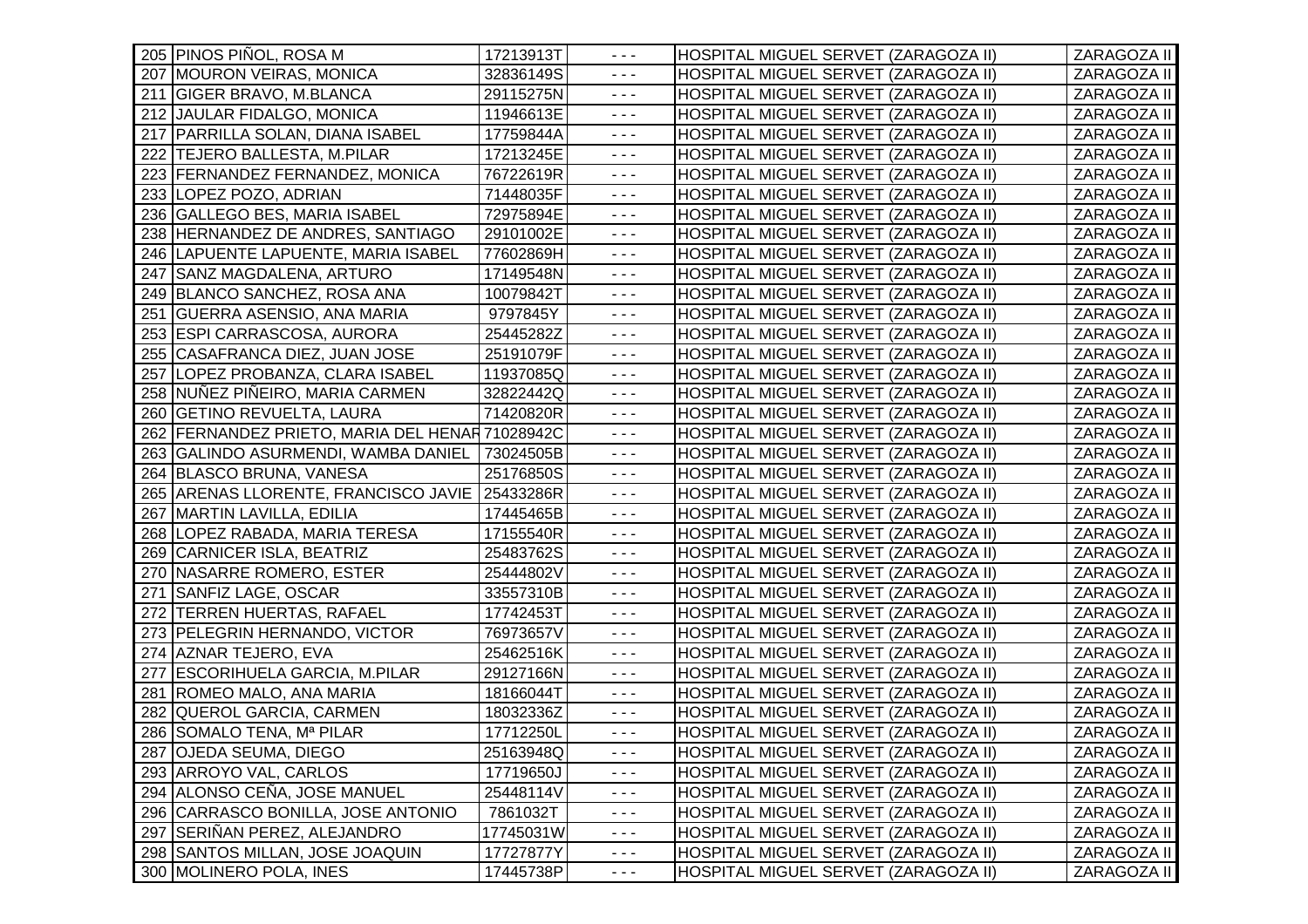| 301 GIMENEZ ANDRES, M.PILAR        | 25144933E | $  -$                                                                                                                                                                                                                                                                                                                                                                                        | HOSPITAL MIGUEL SERVET (ZARAGOZA II) | ZARAGOZA II |
|------------------------------------|-----------|----------------------------------------------------------------------------------------------------------------------------------------------------------------------------------------------------------------------------------------------------------------------------------------------------------------------------------------------------------------------------------------------|--------------------------------------|-------------|
| MARCOS LOPEZ, VICTOR MANUEL<br>177 | 7986002B  | $\sim$ $\sim$ $\sim$                                                                                                                                                                                                                                                                                                                                                                         | HOSPITAL MIGUEL SERVET (ZARAGOZA II) | ZARAGOZA II |
| 291   PEREZ BUREBA, AGUSTIN        | 12774598F | $\sim$ $\sim$ $\sim$                                                                                                                                                                                                                                                                                                                                                                         | HOSPITAL MIGUEL SERVET (ZARAGOZA II) | ZARAGOZA II |
| $\overline{0}$                     | #N/A      | $\sim$ $\sim$ $\sim$                                                                                                                                                                                                                                                                                                                                                                         | HOSPITAL MIGUEL SERVET (ZARAGOZA II) | ZARAGOZA II |
| 0                                  | #N/A      | $\frac{1}{2} \frac{1}{2} \frac{1}{2} \frac{1}{2} \frac{1}{2} \frac{1}{2} \frac{1}{2} \frac{1}{2} \frac{1}{2} \frac{1}{2} \frac{1}{2} \frac{1}{2} \frac{1}{2} \frac{1}{2} \frac{1}{2} \frac{1}{2} \frac{1}{2} \frac{1}{2} \frac{1}{2} \frac{1}{2} \frac{1}{2} \frac{1}{2} \frac{1}{2} \frac{1}{2} \frac{1}{2} \frac{1}{2} \frac{1}{2} \frac{1}{2} \frac{1}{2} \frac{1}{2} \frac{1}{2} \frac{$ | HOSPITAL MIGUEL SERVET (ZARAGOZA II) | ZARAGOZA II |
| $\mathbf 0$                        | #N/A      | $\sim$ $\sim$ $\sim$                                                                                                                                                                                                                                                                                                                                                                         | HOSPITAL MIGUEL SERVET (ZARAGOZA II) | ZARAGOZA II |
| $\Omega$                           | #N/A      | $  -$                                                                                                                                                                                                                                                                                                                                                                                        | HOSPITAL MIGUEL SERVET (ZARAGOZA II) | ZARAGOZA II |
| $\mathbf 0$                        | #N/A      | $  -$                                                                                                                                                                                                                                                                                                                                                                                        | HOSPITAL MIGUEL SERVET (ZARAGOZA II) | ZARAGOZA II |
| $\mathbf 0$                        | #N/A      | $- - -$                                                                                                                                                                                                                                                                                                                                                                                      | HOSPITAL MIGUEL SERVET (ZARAGOZA II) | ZARAGOZA II |
| 0                                  | #N/A      | $\sim$ $\sim$ $\sim$                                                                                                                                                                                                                                                                                                                                                                         | HOSPITAL MIGUEL SERVET (ZARAGOZA II) | ZARAGOZA II |
| 0                                  | #N/A      | $\sim$ $\sim$ $\sim$                                                                                                                                                                                                                                                                                                                                                                         | HOSPITAL MIGUEL SERVET (ZARAGOZA II) | ZARAGOZA II |
| 0                                  | #N/A      | $\frac{1}{2} \frac{1}{2} \frac{1}{2} \frac{1}{2} \frac{1}{2} \frac{1}{2} \frac{1}{2} \frac{1}{2} \frac{1}{2} \frac{1}{2} \frac{1}{2} \frac{1}{2} \frac{1}{2} \frac{1}{2} \frac{1}{2} \frac{1}{2} \frac{1}{2} \frac{1}{2} \frac{1}{2} \frac{1}{2} \frac{1}{2} \frac{1}{2} \frac{1}{2} \frac{1}{2} \frac{1}{2} \frac{1}{2} \frac{1}{2} \frac{1}{2} \frac{1}{2} \frac{1}{2} \frac{1}{2} \frac{$ | HOSPITAL MIGUEL SERVET (ZARAGOZA II) | ZARAGOZA II |
| 0                                  | #N/A      | $\sim$ $\sim$ $\sim$                                                                                                                                                                                                                                                                                                                                                                         | HOSPITAL MIGUEL SERVET (ZARAGOZA II) | ZARAGOZA II |
| $\Omega$                           | #N/A      | $  -$                                                                                                                                                                                                                                                                                                                                                                                        | HOSPITAL MIGUEL SERVET (ZARAGOZA II) | ZARAGOZA II |
| $\mathbf 0$                        | #N/A      | $  -$                                                                                                                                                                                                                                                                                                                                                                                        | HOSPITAL MIGUEL SERVET (ZARAGOZA II) | ZARAGOZA II |
| $\mathbf 0$                        | #N/A      | $  -$                                                                                                                                                                                                                                                                                                                                                                                        | HOSPITAL MIGUEL SERVET (ZARAGOZA II) | ZARAGOZA II |
| 0                                  | #N/A      | $\frac{1}{2} \frac{1}{2} \frac{1}{2} \frac{1}{2} \frac{1}{2} \frac{1}{2} \frac{1}{2} \frac{1}{2} \frac{1}{2} \frac{1}{2} \frac{1}{2} \frac{1}{2} \frac{1}{2} \frac{1}{2} \frac{1}{2} \frac{1}{2} \frac{1}{2} \frac{1}{2} \frac{1}{2} \frac{1}{2} \frac{1}{2} \frac{1}{2} \frac{1}{2} \frac{1}{2} \frac{1}{2} \frac{1}{2} \frac{1}{2} \frac{1}{2} \frac{1}{2} \frac{1}{2} \frac{1}{2} \frac{$ | HOSPITAL MIGUEL SERVET (ZARAGOZA II) | ZARAGOZA II |
| 0                                  | #N/A      | $\sim$ $\sim$ $\sim$                                                                                                                                                                                                                                                                                                                                                                         | HOSPITAL MIGUEL SERVET (ZARAGOZA II) | ZARAGOZA II |
| 0                                  | #N/A      | $  -$                                                                                                                                                                                                                                                                                                                                                                                        | HOSPITAL MIGUEL SERVET (ZARAGOZA II) | ZARAGOZA II |
| 0                                  | #N/A      | $\frac{1}{2} \frac{1}{2} \frac{1}{2} \frac{1}{2} \frac{1}{2} \frac{1}{2} \frac{1}{2} \frac{1}{2} \frac{1}{2} \frac{1}{2} \frac{1}{2} \frac{1}{2} \frac{1}{2} \frac{1}{2} \frac{1}{2} \frac{1}{2} \frac{1}{2} \frac{1}{2} \frac{1}{2} \frac{1}{2} \frac{1}{2} \frac{1}{2} \frac{1}{2} \frac{1}{2} \frac{1}{2} \frac{1}{2} \frac{1}{2} \frac{1}{2} \frac{1}{2} \frac{1}{2} \frac{1}{2} \frac{$ | HOSPITAL MIGUEL SERVET (ZARAGOZA II) | ZARAGOZA II |
| 0                                  | #N/A      | $  -$                                                                                                                                                                                                                                                                                                                                                                                        | HOSPITAL MIGUEL SERVET (ZARAGOZA II) | ZARAGOZA II |
| $\mathbf 0$                        | #N/A      | $  -$                                                                                                                                                                                                                                                                                                                                                                                        | HOSPITAL MIGUEL SERVET (ZARAGOZA II) | ZARAGOZA II |
| $\mathbf 0$                        | #N/A      | $  -$                                                                                                                                                                                                                                                                                                                                                                                        | HOSPITAL MIGUEL SERVET (ZARAGOZA II) | ZARAGOZA II |
| 0                                  | #N/A      | $\frac{1}{2} \frac{1}{2} \frac{1}{2} \frac{1}{2} \frac{1}{2} \frac{1}{2} \frac{1}{2} \frac{1}{2} \frac{1}{2} \frac{1}{2} \frac{1}{2} \frac{1}{2} \frac{1}{2} \frac{1}{2} \frac{1}{2} \frac{1}{2} \frac{1}{2} \frac{1}{2} \frac{1}{2} \frac{1}{2} \frac{1}{2} \frac{1}{2} \frac{1}{2} \frac{1}{2} \frac{1}{2} \frac{1}{2} \frac{1}{2} \frac{1}{2} \frac{1}{2} \frac{1}{2} \frac{1}{2} \frac{$ | HOSPITAL MIGUEL SERVET (ZARAGOZA II) | ZARAGOZA II |
| $\mathbf{0}$                       | #N/A      | $\sim$ $\sim$ $\sim$                                                                                                                                                                                                                                                                                                                                                                         | HOSPITAL MIGUEL SERVET (ZARAGOZA II) | ZARAGOZA II |
| 0                                  | #N/A      | $\sim$ $\sim$ $\sim$                                                                                                                                                                                                                                                                                                                                                                         | HOSPITAL MIGUEL SERVET (ZARAGOZA II) | ZARAGOZA II |
| 0                                  | #N/A      | $\omega \equiv \omega$                                                                                                                                                                                                                                                                                                                                                                       | HOSPITAL MIGUEL SERVET (ZARAGOZA II) | ZARAGOZA II |
| 0                                  | #N/A      | $  -$                                                                                                                                                                                                                                                                                                                                                                                        | HOSPITAL MIGUEL SERVET (ZARAGOZA II) | ZARAGOZA II |
| $\mathbf{0}$                       | #N/A      | $  -$                                                                                                                                                                                                                                                                                                                                                                                        | HOSPITAL MIGUEL SERVET (ZARAGOZA II) | ZARAGOZA II |
| $\mathbf 0$                        | #N/A      | $  -$                                                                                                                                                                                                                                                                                                                                                                                        | HOSPITAL MIGUEL SERVET (ZARAGOZA II) | ZARAGOZA II |
| $\mathbf 0$                        | #N/A      | $\frac{1}{2} \frac{1}{2} \frac{1}{2} \frac{1}{2} \frac{1}{2} \frac{1}{2} \frac{1}{2} \frac{1}{2} \frac{1}{2} \frac{1}{2} \frac{1}{2} \frac{1}{2} \frac{1}{2} \frac{1}{2} \frac{1}{2} \frac{1}{2} \frac{1}{2} \frac{1}{2} \frac{1}{2} \frac{1}{2} \frac{1}{2} \frac{1}{2} \frac{1}{2} \frac{1}{2} \frac{1}{2} \frac{1}{2} \frac{1}{2} \frac{1}{2} \frac{1}{2} \frac{1}{2} \frac{1}{2} \frac{$ | HOSPITAL MIGUEL SERVET (ZARAGOZA II) | ZARAGOZA II |
| $\mathbf{0}$                       | #N/A      | $\sim$ $\sim$ $\sim$                                                                                                                                                                                                                                                                                                                                                                         | HOSPITAL MIGUEL SERVET (ZARAGOZA II) | ZARAGOZA II |
| $\mathbf 0$                        | #N/A      | $\sim$ $\sim$ $\sim$                                                                                                                                                                                                                                                                                                                                                                         | HOSPITAL MIGUEL SERVET (ZARAGOZA II) | ZARAGOZA II |
| $\mathbf 0$                        | #N/A      | $  -$                                                                                                                                                                                                                                                                                                                                                                                        | HOSPITAL MIGUEL SERVET (ZARAGOZA II) | ZARAGOZA II |
| $\mathbf 0$                        | #N/A      | $  -$                                                                                                                                                                                                                                                                                                                                                                                        | HOSPITAL MIGUEL SERVET (ZARAGOZA II) | ZARAGOZA II |
| $\mathbf 0$                        | #N/A      | $  -$                                                                                                                                                                                                                                                                                                                                                                                        | HOSPITAL MIGUEL SERVET (ZARAGOZA II) | ZARAGOZA II |
| $\mathbf 0$                        | #N/A      | - - -                                                                                                                                                                                                                                                                                                                                                                                        | HOSPITAL MIGUEL SERVET (ZARAGOZA II) | ZARAGOZA II |
| $\overline{0}$                     | #N/A      | $\sim$ $\sim$ $\sim$                                                                                                                                                                                                                                                                                                                                                                         | HOSPITAL MIGUEL SERVET (ZARAGOZA II) | ZARAGOZA II |
| $\mathbf 0$                        | #N/A      | $\sim$ $\sim$ $\sim$                                                                                                                                                                                                                                                                                                                                                                         | HOSPITAL MIGUEL SERVET (ZARAGOZA II) | ZARAGOZA II |
| $\mathbf 0$                        | #N/A      | $\frac{1}{2} \frac{1}{2} \frac{1}{2} \frac{1}{2} \frac{1}{2} \frac{1}{2} \frac{1}{2} \frac{1}{2} \frac{1}{2} \frac{1}{2} \frac{1}{2} \frac{1}{2} \frac{1}{2} \frac{1}{2} \frac{1}{2} \frac{1}{2} \frac{1}{2} \frac{1}{2} \frac{1}{2} \frac{1}{2} \frac{1}{2} \frac{1}{2} \frac{1}{2} \frac{1}{2} \frac{1}{2} \frac{1}{2} \frac{1}{2} \frac{1}{2} \frac{1}{2} \frac{1}{2} \frac{1}{2} \frac{$ | HOSPITAL MIGUEL SERVET (ZARAGOZA II) | ZARAGOZA II |
| $\mathbf 0$                        | #N/A      | $\frac{1}{2} \frac{1}{2} \frac{1}{2} \frac{1}{2} \frac{1}{2} \frac{1}{2} \frac{1}{2} \frac{1}{2} \frac{1}{2} \frac{1}{2} \frac{1}{2} \frac{1}{2} \frac{1}{2} \frac{1}{2} \frac{1}{2} \frac{1}{2} \frac{1}{2} \frac{1}{2} \frac{1}{2} \frac{1}{2} \frac{1}{2} \frac{1}{2} \frac{1}{2} \frac{1}{2} \frac{1}{2} \frac{1}{2} \frac{1}{2} \frac{1}{2} \frac{1}{2} \frac{1}{2} \frac{1}{2} \frac{$ | HOSPITAL MIGUEL SERVET (ZARAGOZA II) | ZARAGOZA II |
| $\overline{0}$                     | #N/A      | $\sim$ $\sim$ $\sim$                                                                                                                                                                                                                                                                                                                                                                         | HOSPITAL MIGUEL SERVET (ZARAGOZA II) | ZARAGOZA II |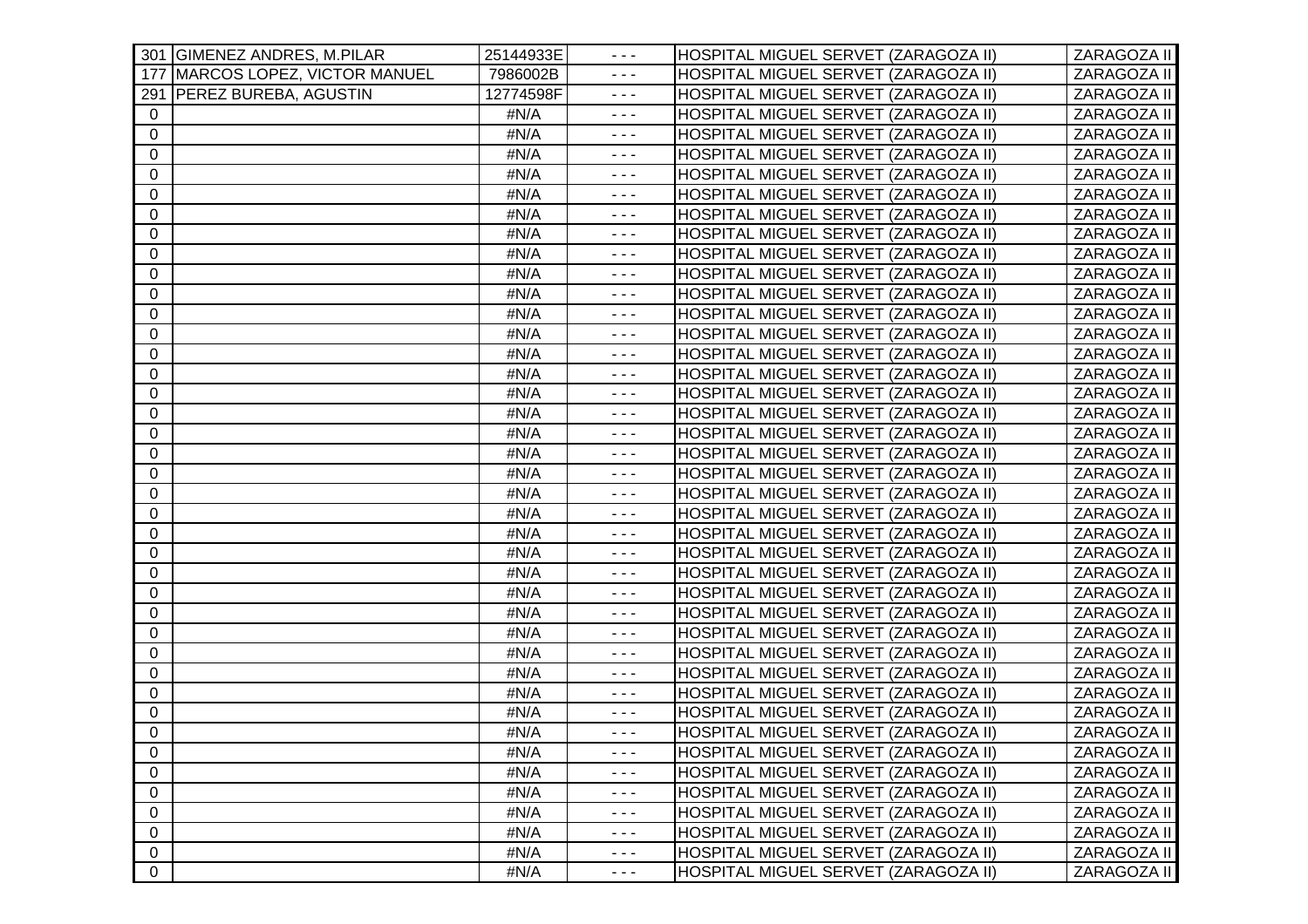| $\mathbf{0}$   |                                       | #N/A      | $  -$                                                                                                                                                                                                                                                                                                                                                                                        | HOSPITAL MIGUEL SERVET (ZARAGOZA II)                       | ZARAGOZA II         |
|----------------|---------------------------------------|-----------|----------------------------------------------------------------------------------------------------------------------------------------------------------------------------------------------------------------------------------------------------------------------------------------------------------------------------------------------------------------------------------------------|------------------------------------------------------------|---------------------|
| $\mathbf 0$    |                                       | #N/A      | $  -$                                                                                                                                                                                                                                                                                                                                                                                        | HOSPITAL MIGUEL SERVET (ZARAGOZA II)                       | ZARAGOZA II         |
| $\mathbf 0$    |                                       | #N/A      | $  -$                                                                                                                                                                                                                                                                                                                                                                                        | HOSPITAL MIGUEL SERVET (ZARAGOZA II)                       | ZARAGOZA II         |
| $\mathbf{0}$   |                                       | #N/A      | $\sim$ $\sim$ $\sim$                                                                                                                                                                                                                                                                                                                                                                         | HOSPITAL MIGUEL SERVET (ZARAGOZA II)                       | ZARAGOZA II         |
| 0              |                                       | #N/A      | $  -$                                                                                                                                                                                                                                                                                                                                                                                        | HOSPITAL MIGUEL SERVET (ZARAGOZA II)                       | ZARAGOZA II         |
| 0              |                                       | #N/A      | $  -$                                                                                                                                                                                                                                                                                                                                                                                        | HOSPITAL MIGUEL SERVET (ZARAGOZA II)                       | ZARAGOZA II         |
| 0              |                                       | #N/A      | $  -$                                                                                                                                                                                                                                                                                                                                                                                        | HOSPITAL MIGUEL SERVET (ZARAGOZA II)                       | ZARAGOZA II         |
| 0              |                                       | #N/A      | $  -$                                                                                                                                                                                                                                                                                                                                                                                        | HOSPITAL MIGUEL SERVET (ZARAGOZA II)                       | ZARAGOZA II         |
| 0              |                                       | #N/A      | $- - -$                                                                                                                                                                                                                                                                                                                                                                                      | HOSPITAL MIGUEL SERVET (ZARAGOZA II)                       | ZARAGOZA II         |
| 0              |                                       | #N/A      | $\frac{1}{2} \frac{1}{2} \frac{1}{2} \frac{1}{2} \frac{1}{2} \frac{1}{2} \frac{1}{2} \frac{1}{2} \frac{1}{2} \frac{1}{2} \frac{1}{2} \frac{1}{2} \frac{1}{2} \frac{1}{2} \frac{1}{2} \frac{1}{2} \frac{1}{2} \frac{1}{2} \frac{1}{2} \frac{1}{2} \frac{1}{2} \frac{1}{2} \frac{1}{2} \frac{1}{2} \frac{1}{2} \frac{1}{2} \frac{1}{2} \frac{1}{2} \frac{1}{2} \frac{1}{2} \frac{1}{2} \frac{$ | HOSPITAL MIGUEL SERVET (ZARAGOZA II)                       | ZARAGOZA II         |
| $\Omega$       |                                       | #N/A      | $\sim$ $\sim$ $\sim$                                                                                                                                                                                                                                                                                                                                                                         | HOSPITAL MIGUEL SERVET (ZARAGOZA II)                       | ZARAGOZA II         |
| 0              |                                       | #N/A      | $\sim$ $\sim$ $\sim$                                                                                                                                                                                                                                                                                                                                                                         | HOSPITAL MIGUEL SERVET (ZARAGOZA II)                       | ZARAGOZA II         |
| $\mathbf 0$    |                                       | #N/A      | $\sim$ $\sim$ $\sim$                                                                                                                                                                                                                                                                                                                                                                         | HOSPITAL MIGUEL SERVET (ZARAGOZA II)                       | ZARAGOZA II         |
| 0              |                                       | #N/A      | $  -$                                                                                                                                                                                                                                                                                                                                                                                        | HOSPITAL MIGUEL SERVET (ZARAGOZA II)                       | ZARAGOZA II         |
| $\mathbf{0}$   |                                       | #N/A      | $  -$                                                                                                                                                                                                                                                                                                                                                                                        | HOSPITAL MIGUEL SERVET (ZARAGOZA II)                       | ZARAGOZA II         |
| 0              |                                       | #N/A      | $  -$                                                                                                                                                                                                                                                                                                                                                                                        | HOSPITAL MIGUEL SERVET (ZARAGOZA II)                       | ZARAGOZA II         |
| $\mathbf 0$    |                                       | #N/A      | $\frac{1}{2} \frac{1}{2} \frac{1}{2} \frac{1}{2} \frac{1}{2} \frac{1}{2} \frac{1}{2} \frac{1}{2} \frac{1}{2} \frac{1}{2} \frac{1}{2} \frac{1}{2} \frac{1}{2} \frac{1}{2} \frac{1}{2} \frac{1}{2} \frac{1}{2} \frac{1}{2} \frac{1}{2} \frac{1}{2} \frac{1}{2} \frac{1}{2} \frac{1}{2} \frac{1}{2} \frac{1}{2} \frac{1}{2} \frac{1}{2} \frac{1}{2} \frac{1}{2} \frac{1}{2} \frac{1}{2} \frac{$ | HOSPITAL MIGUEL SERVET (ZARAGOZA II)                       | ZARAGOZA II         |
| $\Omega$       |                                       | #N/A      | $\sim$ $\sim$ $\sim$                                                                                                                                                                                                                                                                                                                                                                         | HOSPITAL MIGUEL SERVET (ZARAGOZA II)                       | ZARAGOZA II         |
| $\mathbf 0$    |                                       | #N/A      | $  -$                                                                                                                                                                                                                                                                                                                                                                                        | HOSPITAL MIGUEL SERVET (ZARAGOZA II)                       | ZARAGOZA II         |
| $\mathbf 0$    |                                       | #N/A      | $  -$                                                                                                                                                                                                                                                                                                                                                                                        | HOSPITAL MIGUEL SERVET (ZARAGOZA II)                       | ZARAGOZA II         |
| $\mathbf 0$    |                                       | #N/A      | $\frac{1}{2} \frac{1}{2} \frac{1}{2} \frac{1}{2} \frac{1}{2} \frac{1}{2} \frac{1}{2} \frac{1}{2} \frac{1}{2} \frac{1}{2} \frac{1}{2} \frac{1}{2} \frac{1}{2} \frac{1}{2} \frac{1}{2} \frac{1}{2} \frac{1}{2} \frac{1}{2} \frac{1}{2} \frac{1}{2} \frac{1}{2} \frac{1}{2} \frac{1}{2} \frac{1}{2} \frac{1}{2} \frac{1}{2} \frac{1}{2} \frac{1}{2} \frac{1}{2} \frac{1}{2} \frac{1}{2} \frac{$ | HOSPITAL MIGUEL SERVET (ZARAGOZA II)                       | ZARAGOZA II         |
| 0              |                                       | #N/A      | $  -$                                                                                                                                                                                                                                                                                                                                                                                        | HOSPITAL MIGUEL SERVET (ZARAGOZA II)                       | ZARAGOZA II         |
| 0              |                                       | #N/A      | $  -$                                                                                                                                                                                                                                                                                                                                                                                        | HOSPITAL MIGUEL SERVET (ZARAGOZA II)                       | ZARAGOZA II         |
| 0              |                                       | #N/A      | $\frac{1}{2} \frac{1}{2} \frac{1}{2} \frac{1}{2} \frac{1}{2} \frac{1}{2} \frac{1}{2} \frac{1}{2} \frac{1}{2} \frac{1}{2} \frac{1}{2} \frac{1}{2} \frac{1}{2} \frac{1}{2} \frac{1}{2} \frac{1}{2} \frac{1}{2} \frac{1}{2} \frac{1}{2} \frac{1}{2} \frac{1}{2} \frac{1}{2} \frac{1}{2} \frac{1}{2} \frac{1}{2} \frac{1}{2} \frac{1}{2} \frac{1}{2} \frac{1}{2} \frac{1}{2} \frac{1}{2} \frac{$ | HOSPITAL MIGUEL SERVET (ZARAGOZA II)                       | ZARAGOZA II         |
| 0              |                                       | #N/A      | $\frac{1}{2} \frac{1}{2} \frac{1}{2} \frac{1}{2} \frac{1}{2} \frac{1}{2} \frac{1}{2} \frac{1}{2} \frac{1}{2} \frac{1}{2} \frac{1}{2} \frac{1}{2} \frac{1}{2} \frac{1}{2} \frac{1}{2} \frac{1}{2} \frac{1}{2} \frac{1}{2} \frac{1}{2} \frac{1}{2} \frac{1}{2} \frac{1}{2} \frac{1}{2} \frac{1}{2} \frac{1}{2} \frac{1}{2} \frac{1}{2} \frac{1}{2} \frac{1}{2} \frac{1}{2} \frac{1}{2} \frac{$ | HOSPITAL MIGUEL SERVET (ZARAGOZA II)                       | ZARAGOZA II         |
| 0              |                                       | #N/A      | $  -$                                                                                                                                                                                                                                                                                                                                                                                        | HOSPITAL MIGUEL SERVET (ZARAGOZA II)                       | ZARAGOZA II         |
| $\mathbf 0$    |                                       | #N/A      | $  -$                                                                                                                                                                                                                                                                                                                                                                                        | HOSPITAL MIGUEL SERVET (ZARAGOZA II)                       | ZARAGOZA II         |
| $\mathbf 0$    |                                       | #N/A      | $\sim$ $\sim$ $\sim$                                                                                                                                                                                                                                                                                                                                                                         | HOSPITAL MIGUEL SERVET (ZARAGOZA II)                       | ZARAGOZA II         |
| $\Omega$       |                                       | #N/A      | $  -$                                                                                                                                                                                                                                                                                                                                                                                        | HOSPITAL MIGUEL SERVET (ZARAGOZA II)                       | ZARAGOZA II         |
| 0              |                                       | #N/A      | $  -$                                                                                                                                                                                                                                                                                                                                                                                        | HOSPITAL MIGUEL SERVET (ZARAGOZA II)                       | ZARAGOZA II         |
| 0              |                                       | #N/A      | $\frac{1}{2} \frac{1}{2} \frac{1}{2} \frac{1}{2} \frac{1}{2} \frac{1}{2} \frac{1}{2} \frac{1}{2} \frac{1}{2} \frac{1}{2} \frac{1}{2} \frac{1}{2} \frac{1}{2} \frac{1}{2} \frac{1}{2} \frac{1}{2} \frac{1}{2} \frac{1}{2} \frac{1}{2} \frac{1}{2} \frac{1}{2} \frac{1}{2} \frac{1}{2} \frac{1}{2} \frac{1}{2} \frac{1}{2} \frac{1}{2} \frac{1}{2} \frac{1}{2} \frac{1}{2} \frac{1}{2} \frac{$ | HOSPITAL MIGUEL SERVET (ZARAGOZA II)                       | ZARAGOZA II         |
| 0              |                                       | #N/A      | $\frac{1}{2} \frac{1}{2} \frac{1}{2} \frac{1}{2} \frac{1}{2} \frac{1}{2} \frac{1}{2} \frac{1}{2} \frac{1}{2} \frac{1}{2} \frac{1}{2} \frac{1}{2} \frac{1}{2} \frac{1}{2} \frac{1}{2} \frac{1}{2} \frac{1}{2} \frac{1}{2} \frac{1}{2} \frac{1}{2} \frac{1}{2} \frac{1}{2} \frac{1}{2} \frac{1}{2} \frac{1}{2} \frac{1}{2} \frac{1}{2} \frac{1}{2} \frac{1}{2} \frac{1}{2} \frac{1}{2} \frac{$ | HOSPITAL MIGUEL SERVET (ZARAGOZA II)                       | ZARAGOZA II         |
| 0              |                                       | #N/A      | $\sim$ $\sim$ $\sim$                                                                                                                                                                                                                                                                                                                                                                         | HOSPITAL MIGUEL SERVET (ZARAGOZA II)                       | ZARAGOZA II         |
| $\mathbf 0$    |                                       | #N/A      | $  -$                                                                                                                                                                                                                                                                                                                                                                                        | HOSPITAL MIGUEL SERVET (ZARAGOZA II)                       | ZARAGOZA II         |
| $\mathbf 0$    |                                       | #N/A      | $\sim$ $\sim$ $\sim$                                                                                                                                                                                                                                                                                                                                                                         | HOSPITAL MIGUEL SERVET (ZARAGOZA II)                       | ZARAGOZA II         |
| $\overline{0}$ |                                       | #N/A      | $\frac{1}{2} \left( \frac{1}{2} \right) \frac{1}{2} \left( \frac{1}{2} \right)$                                                                                                                                                                                                                                                                                                              | HOSPITAL MIGUEL SERVET (ZARAGOZA II)                       | ZARAGOZA II         |
| $\overline{0}$ |                                       | #N/A      | $- - -$                                                                                                                                                                                                                                                                                                                                                                                      | HOSPITAL MIGUEL SERVET (ZARAGOZA II)                       | ZARAGOZA II         |
|                | pit 5   LACARTA CARRERA, AVELINA      | 17143413H | $\frac{1}{2} \frac{1}{2} \frac{1}{2} \frac{1}{2} \frac{1}{2} \frac{1}{2} \frac{1}{2} \frac{1}{2} \frac{1}{2} \frac{1}{2} \frac{1}{2} \frac{1}{2} \frac{1}{2} \frac{1}{2} \frac{1}{2} \frac{1}{2} \frac{1}{2} \frac{1}{2} \frac{1}{2} \frac{1}{2} \frac{1}{2} \frac{1}{2} \frac{1}{2} \frac{1}{2} \frac{1}{2} \frac{1}{2} \frac{1}{2} \frac{1}{2} \frac{1}{2} \frac{1}{2} \frac{1}{2} \frac{$ | HOSPITAL CLÍNICO UNIVERSITARIO (ZARAGOZA III)              | <b>ZARAGOZA III</b> |
|                | pit 6   DELGADO CEBRIAN, MARIA CARMEN | 17710555A | $- - -$                                                                                                                                                                                                                                                                                                                                                                                      | HOSPITAL CLÍNICO UNIVERSITARIO (ZARAGOZA III)              | <b>ZARAGOZA III</b> |
|                | pit 7 SANJUAN IRITIA, ANA MARIA       | 25439563E | $\frac{1}{2} \frac{1}{2} \frac{1}{2} \frac{1}{2} \frac{1}{2} \frac{1}{2} \frac{1}{2} \frac{1}{2} \frac{1}{2} \frac{1}{2} \frac{1}{2} \frac{1}{2} \frac{1}{2} \frac{1}{2} \frac{1}{2} \frac{1}{2} \frac{1}{2} \frac{1}{2} \frac{1}{2} \frac{1}{2} \frac{1}{2} \frac{1}{2} \frac{1}{2} \frac{1}{2} \frac{1}{2} \frac{1}{2} \frac{1}{2} \frac{1}{2} \frac{1}{2} \frac{1}{2} \frac{1}{2} \frac{$ | HOSPITAL CLÍNICO UNIVERSITARIO (ZARAGOZA III) ZARAGOZA III |                     |
| 3              | <b>HERNANDO MATEO, MARIA ANGELES</b>  | 17220623V | - - -                                                                                                                                                                                                                                                                                                                                                                                        | HOSPITAL CLÍNICO UNIVERSITARIO (ZARAGOZA III) ZARAGOZA III |                     |
| 4              | <b>LAFUENTE GRACIA, ANA</b>           | 25429801N | $\sim$ $\sim$ $\sim$                                                                                                                                                                                                                                                                                                                                                                         | HOSPITAL CLÍNICO UNIVERSITARIO (ZARAGOZA III) ZARAGOZA III |                     |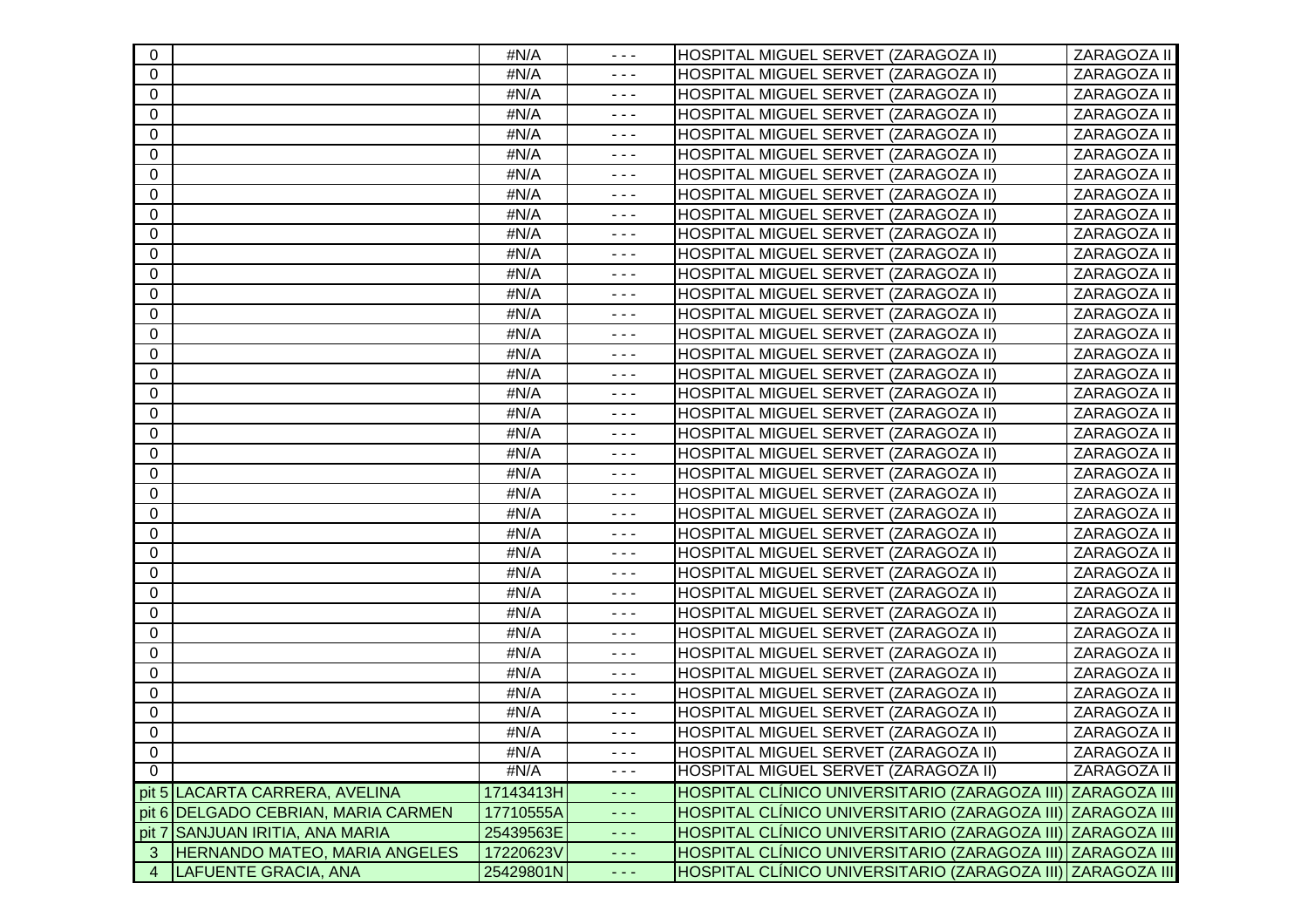| -9  | <b>MAESTRO ONDE, ALBERTO</b>                      | 25145011P | - - -                                                                                                                                                                                                                                                                                                                                                                                        | HOSPITAL CLÍNICO UNIVERSITARIO (ZARAGOZA III) ZARAGOZA III |  |
|-----|---------------------------------------------------|-----------|----------------------------------------------------------------------------------------------------------------------------------------------------------------------------------------------------------------------------------------------------------------------------------------------------------------------------------------------------------------------------------------------|------------------------------------------------------------|--|
| 10  | <b>GARCIA LLORENTE, MARTA LUISA</b>               | 29110616E | - - -                                                                                                                                                                                                                                                                                                                                                                                        | HOSPITAL CLÍNICO UNIVERSITARIO (ZARAGOZA III) ZARAGOZA III |  |
| 14  | SEBASTIAN FERNANDEZ, MARIA YOLANI 16805419D       |           | $\frac{1}{2} \frac{1}{2} \frac{1}{2} \frac{1}{2} \frac{1}{2} \frac{1}{2} \frac{1}{2} \frac{1}{2} \frac{1}{2} \frac{1}{2} \frac{1}{2} \frac{1}{2} \frac{1}{2} \frac{1}{2} \frac{1}{2} \frac{1}{2} \frac{1}{2} \frac{1}{2} \frac{1}{2} \frac{1}{2} \frac{1}{2} \frac{1}{2} \frac{1}{2} \frac{1}{2} \frac{1}{2} \frac{1}{2} \frac{1}{2} \frac{1}{2} \frac{1}{2} \frac{1}{2} \frac{1}{2} \frac{$ | HOSPITAL CLÍNICO UNIVERSITARIO (ZARAGOZA III) ZARAGOZA III |  |
|     | 15 GASCON MARCO, EVA M                            | 73256102K | د د د                                                                                                                                                                                                                                                                                                                                                                                        | HOSPITAL CLÍNICO UNIVERSITARIO (ZARAGOZA III) ZARAGOZA III |  |
| 18  | LARROSA RODRIGUEZ, INMACULADA                     | 25141209R | $\sim$ $\sim$ $\sim$                                                                                                                                                                                                                                                                                                                                                                         | HOSPITAL CLÍNICO UNIVERSITARIO (ZARAGOZA III) ZARAGOZA III |  |
| 32  | JUDEZ ALEJANDRE, NOELIA                           | 29107768A | $\frac{1}{2} \frac{1}{2} \frac{1}{2} \frac{1}{2} \frac{1}{2} \frac{1}{2} \frac{1}{2} \frac{1}{2} \frac{1}{2} \frac{1}{2} \frac{1}{2} \frac{1}{2} \frac{1}{2} \frac{1}{2} \frac{1}{2} \frac{1}{2} \frac{1}{2} \frac{1}{2} \frac{1}{2} \frac{1}{2} \frac{1}{2} \frac{1}{2} \frac{1}{2} \frac{1}{2} \frac{1}{2} \frac{1}{2} \frac{1}{2} \frac{1}{2} \frac{1}{2} \frac{1}{2} \frac{1}{2} \frac{$ | HOSPITAL CLÍNICO UNIVERSITARIO (ZARAGOZA III) ZARAGOZA III |  |
| 34  | <b>ESTREMAR ARA, JOSE MARIA</b>                   | 25152330J | $\omega_{\rm{eff}}$ and $\omega_{\rm{eff}}$                                                                                                                                                                                                                                                                                                                                                  | HOSPITAL CLÍNICO UNIVERSITARIO (ZARAGOZA III) ZARAGOZA III |  |
| 38  | <b>PERDICES CUESTA, CARLOS JAVIER</b>             | 25458471R | $  -$                                                                                                                                                                                                                                                                                                                                                                                        | HOSPITAL CLÍNICO UNIVERSITARIO (ZARAGOZA III) ZARAGOZA III |  |
| 39  | <b>MONGE CAMPO, FERNANDO</b>                      | 29092930T | - - -                                                                                                                                                                                                                                                                                                                                                                                        | HOSPITAL CLÍNICO UNIVERSITARIO (ZARAGOZA III) ZARAGOZA III |  |
| 42  | <b>MONTESINOS VIDAL, ANGEL</b>                    | 29086822X | $\frac{1}{2} \frac{1}{2} \frac{1}{2} \frac{1}{2} \frac{1}{2} \frac{1}{2} \frac{1}{2} \frac{1}{2} \frac{1}{2} \frac{1}{2} \frac{1}{2} \frac{1}{2} \frac{1}{2} \frac{1}{2} \frac{1}{2} \frac{1}{2} \frac{1}{2} \frac{1}{2} \frac{1}{2} \frac{1}{2} \frac{1}{2} \frac{1}{2} \frac{1}{2} \frac{1}{2} \frac{1}{2} \frac{1}{2} \frac{1}{2} \frac{1}{2} \frac{1}{2} \frac{1}{2} \frac{1}{2} \frac{$ | HOSPITAL CLINICO UNIVERSITARIO (ZARAGOZA III) ZARAGOZA III |  |
| 48  | <b>DE LA SERNA GUIU, ALBERTO</b>                  | 17158618C | د د د                                                                                                                                                                                                                                                                                                                                                                                        | HOSPITAL CLÍNICO UNIVERSITARIO (ZARAGOZA III) ZARAGOZA III |  |
| 49  | <b>ROYO ARILLA, ANA</b>                           | 25464470C | د د د                                                                                                                                                                                                                                                                                                                                                                                        | HOSPITAL CLÍNICO UNIVERSITARIO (ZARAGOZA III) ZARAGOZA III |  |
| 51  | RODRIGUEZ GUTIERREZ, MARIA BELEN 9767577Y         |           | $\omega_{\rm{eff}}$ and $\omega_{\rm{eff}}$                                                                                                                                                                                                                                                                                                                                                  | HOSPITAL CLÍNICO UNIVERSITARIO (ZARAGOZA III) ZARAGOZA III |  |
| 58  | <b>CAINZOS PORTA, MARCOS</b>                      | 32695607A | $  -$                                                                                                                                                                                                                                                                                                                                                                                        | HOSPITAL CLÍNICO UNIVERSITARIO (ZARAGOZA III) ZARAGOZA III |  |
| 62  | <b>FERNANDEZ RODRIGUEZ, MARIA YOLAN 76406492D</b> |           | $  -$                                                                                                                                                                                                                                                                                                                                                                                        | HOSPITAL CLÍNICO UNIVERSITARIO (ZARAGOZA III) ZARAGOZA III |  |
| 64  | <b>VOCES OLEGO, MARIA TERESA</b>                  | 10082904A | - - -                                                                                                                                                                                                                                                                                                                                                                                        | HOSPITAL CLÍNICO UNIVERSITARIO (ZARAGOZA III) ZARAGOZA III |  |
| 66  | <b>GOMEZ PIÑEIRO, MARIA BEGOÑA</b>                | 32674182Z | $\frac{1}{2} \frac{1}{2} \frac{1}{2} \frac{1}{2} \frac{1}{2} \frac{1}{2} \frac{1}{2} \frac{1}{2} \frac{1}{2} \frac{1}{2} \frac{1}{2} \frac{1}{2} \frac{1}{2} \frac{1}{2} \frac{1}{2} \frac{1}{2} \frac{1}{2} \frac{1}{2} \frac{1}{2} \frac{1}{2} \frac{1}{2} \frac{1}{2} \frac{1}{2} \frac{1}{2} \frac{1}{2} \frac{1}{2} \frac{1}{2} \frac{1}{2} \frac{1}{2} \frac{1}{2} \frac{1}{2} \frac{$ | HOSPITAL CLÍNICO UNIVERSITARIO (ZARAGOZA III) ZARAGOZA III |  |
| 67  | <b>TOUCEDA SOUTO, MARIA ANGELES</b>               | 52471509E | د د د                                                                                                                                                                                                                                                                                                                                                                                        | HOSPITAL CLÍNICO UNIVERSITARIO (ZARAGOZA III) ZARAGOZA III |  |
| 69  | <b>PINTO TAPIAS, M.ENCARNACION</b>                | 3436974S  | $\omega_{\rm{eff}}$ and $\omega_{\rm{eff}}$                                                                                                                                                                                                                                                                                                                                                  | HOSPITAL CLÍNICO UNIVERSITARIO (ZARAGOZA III) ZARAGOZA III |  |
| 78  | <b>VELAZQUEZ HERNANDEZ, LAURA</b>                 | 17453836X | $  -$                                                                                                                                                                                                                                                                                                                                                                                        | HOSPITAL CLÍNICO UNIVERSITARIO (ZARAGOZA III) ZARAGOZA III |  |
| 87  | YAÑEZ DACUÑA, MONICA                              | 44460454M | $\frac{1}{2} \frac{1}{2} \frac{1}{2} \frac{1}{2} \frac{1}{2} \frac{1}{2} \frac{1}{2} \frac{1}{2} \frac{1}{2} \frac{1}{2} \frac{1}{2} \frac{1}{2} \frac{1}{2} \frac{1}{2} \frac{1}{2} \frac{1}{2} \frac{1}{2} \frac{1}{2} \frac{1}{2} \frac{1}{2} \frac{1}{2} \frac{1}{2} \frac{1}{2} \frac{1}{2} \frac{1}{2} \frac{1}{2} \frac{1}{2} \frac{1}{2} \frac{1}{2} \frac{1}{2} \frac{1}{2} \frac{$ | HOSPITAL CLÍNICO UNIVERSITARIO (ZARAGOZA III) ZARAGOZA III |  |
| 90  | CARRACEDO REGUEIRO, ISABELLE                      | 79310306G | $  -$                                                                                                                                                                                                                                                                                                                                                                                        | HOSPITAL CLÍNICO UNIVERSITARIO (ZARAGOZA III) ZARAGOZA III |  |
| -99 | DONAIRE MARTIN, MARIA ISABEL                      | 17709404W | - - -                                                                                                                                                                                                                                                                                                                                                                                        | HOSPITAL CLÍNICO UNIVERSITARIO (ZARAGOZA III) ZARAGOZA III |  |
| 100 | CANOSA LUCAS, MONICA                              | 79315061K | $  -$                                                                                                                                                                                                                                                                                                                                                                                        | HOSPITAL CLINICO UNIVERSITARIO (ZARAGOZA III) ZARAGOZA III |  |
|     | 102 LECHON CRUCES, ALFONSO CARLOS                 | 72966165E | $\frac{1}{2} \frac{1}{2} \frac{1}{2} \frac{1}{2} \frac{1}{2} \frac{1}{2} \frac{1}{2} \frac{1}{2} \frac{1}{2} \frac{1}{2} \frac{1}{2} \frac{1}{2} \frac{1}{2} \frac{1}{2} \frac{1}{2} \frac{1}{2} \frac{1}{2} \frac{1}{2} \frac{1}{2} \frac{1}{2} \frac{1}{2} \frac{1}{2} \frac{1}{2} \frac{1}{2} \frac{1}{2} \frac{1}{2} \frac{1}{2} \frac{1}{2} \frac{1}{2} \frac{1}{2} \frac{1}{2} \frac{$ | HOSPITAL CLINICO UNIVERSITARIO (ZARAGOZA III) ZARAGOZA III |  |
|     | 106 MAINER RACAJ, IVANA                           | 25453325F | د د د                                                                                                                                                                                                                                                                                                                                                                                        | HOSPITAL CLÍNICO UNIVERSITARIO (ZARAGOZA III) ZARAGOZA III |  |
|     | 109 PALLAS ORO, ADELA                             | 25131771Q | $\omega_{\rm{eff}}$ and $\omega_{\rm{eff}}$                                                                                                                                                                                                                                                                                                                                                  | HOSPITAL CLÍNICO UNIVERSITARIO (ZARAGOZA III) ZARAGOZA III |  |
|     | 110 ARA BRETOS, MANUEL                            | 18051335S | $\frac{1}{2} \frac{1}{2} \frac{1}{2} \frac{1}{2} \frac{1}{2} \frac{1}{2} \frac{1}{2} \frac{1}{2} \frac{1}{2} \frac{1}{2} \frac{1}{2} \frac{1}{2} \frac{1}{2} \frac{1}{2} \frac{1}{2} \frac{1}{2} \frac{1}{2} \frac{1}{2} \frac{1}{2} \frac{1}{2} \frac{1}{2} \frac{1}{2} \frac{1}{2} \frac{1}{2} \frac{1}{2} \frac{1}{2} \frac{1}{2} \frac{1}{2} \frac{1}{2} \frac{1}{2} \frac{1}{2} \frac{$ | HOSPITAL CLÍNICO UNIVERSITARIO (ZARAGOZA III) ZARAGOZA III |  |
|     | 113 RICO HERRERO, MARIA TERESA                    | 16561285C | $  -$                                                                                                                                                                                                                                                                                                                                                                                        | HOSPITAL CLÍNICO UNIVERSITARIO (ZARAGOZA III) ZARAGOZA III |  |
|     | 117 MUÑOZ GARCIA, LUIS MIGUEL                     | 17735754V | - - -                                                                                                                                                                                                                                                                                                                                                                                        | HOSPITAL CLÍNICO UNIVERSITARIO (ZARAGOZA III) ZARAGOZA III |  |
|     | 119   PECO SOBREVIELA, MIGUEL ANGEL               | 25429398T | $\frac{1}{2} \frac{1}{2} \frac{1}{2} \frac{1}{2} \frac{1}{2} \frac{1}{2} \frac{1}{2} \frac{1}{2} \frac{1}{2} \frac{1}{2} \frac{1}{2} \frac{1}{2} \frac{1}{2} \frac{1}{2} \frac{1}{2} \frac{1}{2} \frac{1}{2} \frac{1}{2} \frac{1}{2} \frac{1}{2} \frac{1}{2} \frac{1}{2} \frac{1}{2} \frac{1}{2} \frac{1}{2} \frac{1}{2} \frac{1}{2} \frac{1}{2} \frac{1}{2} \frac{1}{2} \frac{1}{2} \frac{$ | HOSPITAL CLÍNICO UNIVERSITARIO (ZARAGOZA III) ZARAGOZA III |  |
|     | 123 VAZQUEZ ROEL, ANA MARIA                       | 32757587K | $\frac{1}{2} \frac{1}{2} \frac{1}{2} \frac{1}{2} \frac{1}{2} \frac{1}{2} \frac{1}{2} \frac{1}{2} \frac{1}{2} \frac{1}{2} \frac{1}{2} \frac{1}{2} \frac{1}{2} \frac{1}{2} \frac{1}{2} \frac{1}{2} \frac{1}{2} \frac{1}{2} \frac{1}{2} \frac{1}{2} \frac{1}{2} \frac{1}{2} \frac{1}{2} \frac{1}{2} \frac{1}{2} \frac{1}{2} \frac{1}{2} \frac{1}{2} \frac{1}{2} \frac{1}{2} \frac{1}{2} \frac{$ | HOSPITAL CLÍNICO UNIVERSITARIO (ZARAGOZA III) ZARAGOZA III |  |
|     | 124 GALVE GIMENO, M.CONCEPCION                    | 73261288D | $\frac{1}{2} \frac{1}{2} \frac{1}{2} \frac{1}{2} \frac{1}{2} \frac{1}{2} \frac{1}{2} \frac{1}{2} \frac{1}{2} \frac{1}{2} \frac{1}{2} \frac{1}{2} \frac{1}{2} \frac{1}{2} \frac{1}{2} \frac{1}{2} \frac{1}{2} \frac{1}{2} \frac{1}{2} \frac{1}{2} \frac{1}{2} \frac{1}{2} \frac{1}{2} \frac{1}{2} \frac{1}{2} \frac{1}{2} \frac{1}{2} \frac{1}{2} \frac{1}{2} \frac{1}{2} \frac{1}{2} \frac{$ | HOSPITAL CLÍNICO UNIVERSITARIO (ZARAGOZA III) ZARAGOZA III |  |
|     | 136 DE LA FUENTE HERNANDEZ, MARIA TER 70931515K   |           | $  -$                                                                                                                                                                                                                                                                                                                                                                                        | HOSPITAL CLÍNICO UNIVERSITARIO (ZARAGOZA III) ZARAGOZA III |  |
|     | 138 ORERA JIMENEZ, VICTOR HILARIO                 | 17758652F | $\omega_{\rm{eff}}$ and $\omega_{\rm{eff}}$                                                                                                                                                                                                                                                                                                                                                  | HOSPITAL CLÍNICO UNIVERSITARIO (ZARAGOZA III) ZARAGOZA III |  |
|     | 141 LOPEZ MENDEZ, MARIA DEL CARMEN                | 44426739P | $\frac{1}{2} \frac{1}{2} \frac{1}{2} \frac{1}{2} \frac{1}{2} \frac{1}{2} \frac{1}{2} \frac{1}{2} \frac{1}{2} \frac{1}{2} \frac{1}{2} \frac{1}{2} \frac{1}{2} \frac{1}{2} \frac{1}{2} \frac{1}{2} \frac{1}{2} \frac{1}{2} \frac{1}{2} \frac{1}{2} \frac{1}{2} \frac{1}{2} \frac{1}{2} \frac{1}{2} \frac{1}{2} \frac{1}{2} \frac{1}{2} \frac{1}{2} \frac{1}{2} \frac{1}{2} \frac{1}{2} \frac{$ | HOSPITAL CLINICO UNIVERSITARIO (ZARAGOZA III) ZARAGOZA III |  |
|     | 149 EZQUERRA CAUDEVILLA, MARIA VICTOR 29088470W   |           | - - -                                                                                                                                                                                                                                                                                                                                                                                        | HOSPITAL CLÍNICO UNIVERSITARIO (ZARAGOZA III) ZARAGOZA III |  |
|     | 152 PENA BARRASO, SUSANA                          | 72975842Q | $  -$                                                                                                                                                                                                                                                                                                                                                                                        | HOSPITAL CLÍNICO UNIVERSITARIO (ZARAGOZA III) ZARAGOZA III |  |
|     | 155 RODRIGUEZ BLANCO, VICTORINA                   | 10052175W | $\sim$ $ -$                                                                                                                                                                                                                                                                                                                                                                                  | HOSPITAL CLÍNICO UNIVERSITARIO (ZARAGOZA III) ZARAGOZA III |  |
|     | 158 TURNES RIEIRO, MARIA SOL                      | 79314964Q | $  -$                                                                                                                                                                                                                                                                                                                                                                                        | HOSPITAL CLÍNICO UNIVERSITARIO (ZARAGOZA III) ZARAGOZA III |  |
|     | 162 SANCHEZ CABEZAS, EDUARDO JESUS                | 9804589B  | $\frac{1}{2} \frac{1}{2} \frac{1}{2} \frac{1}{2} \frac{1}{2} \frac{1}{2} \frac{1}{2} \frac{1}{2} \frac{1}{2} \frac{1}{2} \frac{1}{2} \frac{1}{2} \frac{1}{2} \frac{1}{2} \frac{1}{2} \frac{1}{2} \frac{1}{2} \frac{1}{2} \frac{1}{2} \frac{1}{2} \frac{1}{2} \frac{1}{2} \frac{1}{2} \frac{1}{2} \frac{1}{2} \frac{1}{2} \frac{1}{2} \frac{1}{2} \frac{1}{2} \frac{1}{2} \frac{1}{2} \frac{$ | HOSPITAL CLÍNICO UNIVERSITARIO (ZARAGOZA III) ZARAGOZA III |  |
|     | 165 VIGUERA CASTELLANOS, FRANCISCO                | 16598036V | $\sim$ $ -$                                                                                                                                                                                                                                                                                                                                                                                  | HOSPITAL CLÍNICO UNIVERSITARIO (ZARAGOZA III) ZARAGOZA III |  |